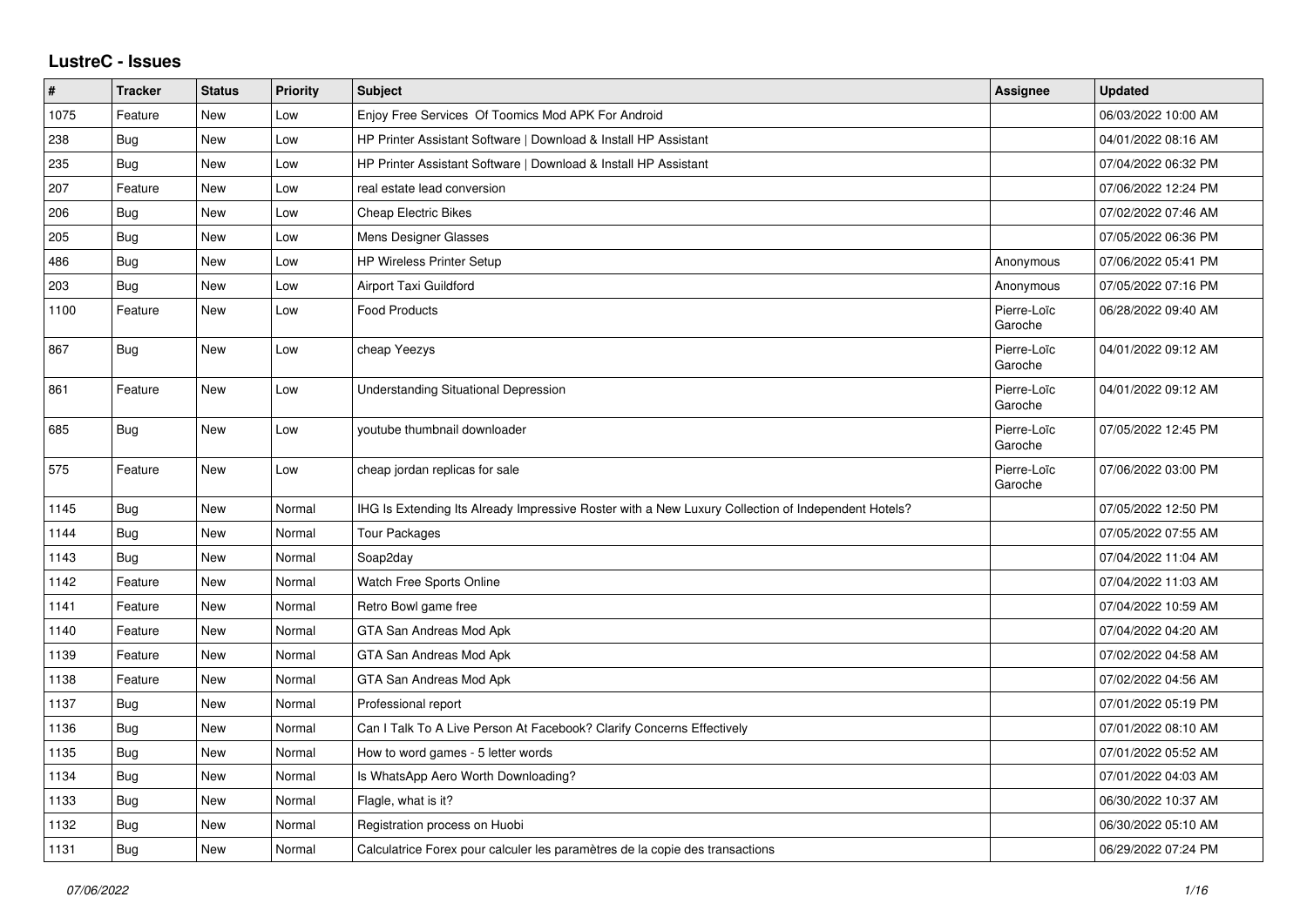| $\vert$ # | <b>Tracker</b> | <b>Status</b> | <b>Priority</b> | <b>Subject</b>                                                                                                                                           | <b>Assignee</b> | <b>Updated</b>      |
|-----------|----------------|---------------|-----------------|----------------------------------------------------------------------------------------------------------------------------------------------------------|-----------------|---------------------|
| 1129      | Bug            | New           | Normal          | how to enable direct deposit on cash app?                                                                                                                |                 | 06/28/2022 10:44 AM |
| 1127      | Bug            | <b>New</b>    | Normal          | Is there any support to find Google Feud answers?                                                                                                        |                 | 06/27/2022 04:27 AM |
| 1126      | <b>Bug</b>     | New           | Normal          | 1P LSD                                                                                                                                                   |                 | 06/25/2022 09:36 AM |
| 1125      | <b>Bug</b>     | New           | Normal          | What is Wordscapes?                                                                                                                                      |                 | 06/24/2022 09:05 AM |
| 1124      | Bug            | New           | Normal          | Cookie clicker unblocked                                                                                                                                 |                 | 06/24/2022 05:14 AM |
| 1123      | Bug            | New           | Normal          | Where To Watch FIFA World Cup 2022                                                                                                                       |                 | 06/24/2022 03:51 AM |
| 1122      | <b>Bug</b>     | New           | Normal          | Count the number of words on the Microsoft Word application in the phone                                                                                 |                 | 06/23/2022 04:19 AM |
| 1121      | Bug            | New           | Normal          | LustreC do not run                                                                                                                                       |                 | 06/22/2022 08:43 AM |
| 1120      | <b>Bug</b>     | New           | Normal          | Summary of 5 best coloring apps on phones                                                                                                                |                 | 07/05/2022 08:31 AM |
| 1119      | Bug            | New           | Normal          | Klondike Solitaire                                                                                                                                       |                 | 06/27/2022 03:00 PM |
| 1118      | Bug            | New           | Normal          | Gameplay Minecraft                                                                                                                                       |                 | 06/27/2022 10:33 AM |
| 1117      | Bug            | New           | Normal          | Equal Words - Word search game for PC and Windows Phone                                                                                                  |                 | 06/29/2022 04:58 AM |
| 1116      | Bug            | New           | Normal          | ipTV smarts pro                                                                                                                                          |                 | 07/06/2022 02:17 PM |
| 1115      | <b>Bug</b>     | New           | Normal          | How to access your saved favorite Tiktok                                                                                                                 |                 | 06/28/2022 03:59 PM |
| 1114      | <b>Bug</b>     | New           | Normal          | To control the car, all you must do is click to go left or right and release the button to go straight.                                                  |                 | 07/05/2022 09:01 AM |
| 1113      | <b>Bug</b>     | New           | Normal          | Press the button to control your car                                                                                                                     |                 | 06/20/2022 12:09 PM |
| 1112      | <b>Bug</b>     | New           | Normal          | What Cash App Policy Says If Random Person Sent Me Money On Cash App?                                                                                    |                 | 06/27/2022 02:39 AM |
| 1111      | Bug            | New           | Normal          | LOLBeans is a fun battle royale game where you race with other players while avoiding obstacles. Reach the end<br>of the course in competitive gameplay! |                 | 07/04/2022 12:23 PM |
| 1108      | Bug            | New           | Normal          | Six Guns Mod Apk Answers Your Questions                                                                                                                  |                 | 07/05/2022 03:27 AM |
| 1106      | Bug            | New           | Normal          | How Do I Get Cash App ++ Without Confronting Any Technical Glitches?                                                                                     |                 | 06/25/2022 09:53 PM |
| 1104      | Bug            | New           | Normal          | Idle game fix bug                                                                                                                                        |                 | 07/05/2022 11:42 AM |
| 1103      | Bug            | New           | Normal          | Idle game fix bug                                                                                                                                        |                 | 06/25/2022 09:08 PM |
| 1102      | <b>Bug</b>     | New           | Normal          | Charlottesville Travel Guide ?                                                                                                                           |                 | 07/04/2022 12:20 PM |
| 1101      | <b>Bug</b>     | New           | Normal          | How to Delete Cash App History at once?                                                                                                                  |                 | 06/27/2022 01:33 PM |
| 1099      | Feature        | New           | Normal          | Whatsapp Plus - A New Way Of Communicating                                                                                                               |                 | 06/28/2022 07:57 AM |
| 1098      | Bug            | New           | Normal          | Life of a Fisherman                                                                                                                                      |                 | 07/03/2022 10:56 PM |
| 1097      | <b>Bug</b>     | New           | Normal          | Race and experience new life.                                                                                                                            |                 | 07/06/2022 06:19 AM |
| 1096      | <b>Bug</b>     | New           | Normal          | Race and experience new life.                                                                                                                            |                 | 06/26/2022 06:07 PM |
| 1094      | <b>Bug</b>     | New           | Normal          | What time does direct deposit hit Cash App?                                                                                                              |                 | 06/14/2022 03:27 PM |
| 1092      | <b>Bug</b>     | New           | Normal          | Ellison Estate Vineyard                                                                                                                                  |                 | 06/20/2022 12:03 PM |
| 1091      | <b>Bug</b>     | New           | Normal          | Find family fun indoors and outdoors in the Jungfrau Region                                                                                              |                 | 06/14/2022 09:33 AM |
| 1090      | Bug            | New           | Normal          | Pay Someone To Do My Assignment                                                                                                                          |                 | 06/11/2022 03:15 PM |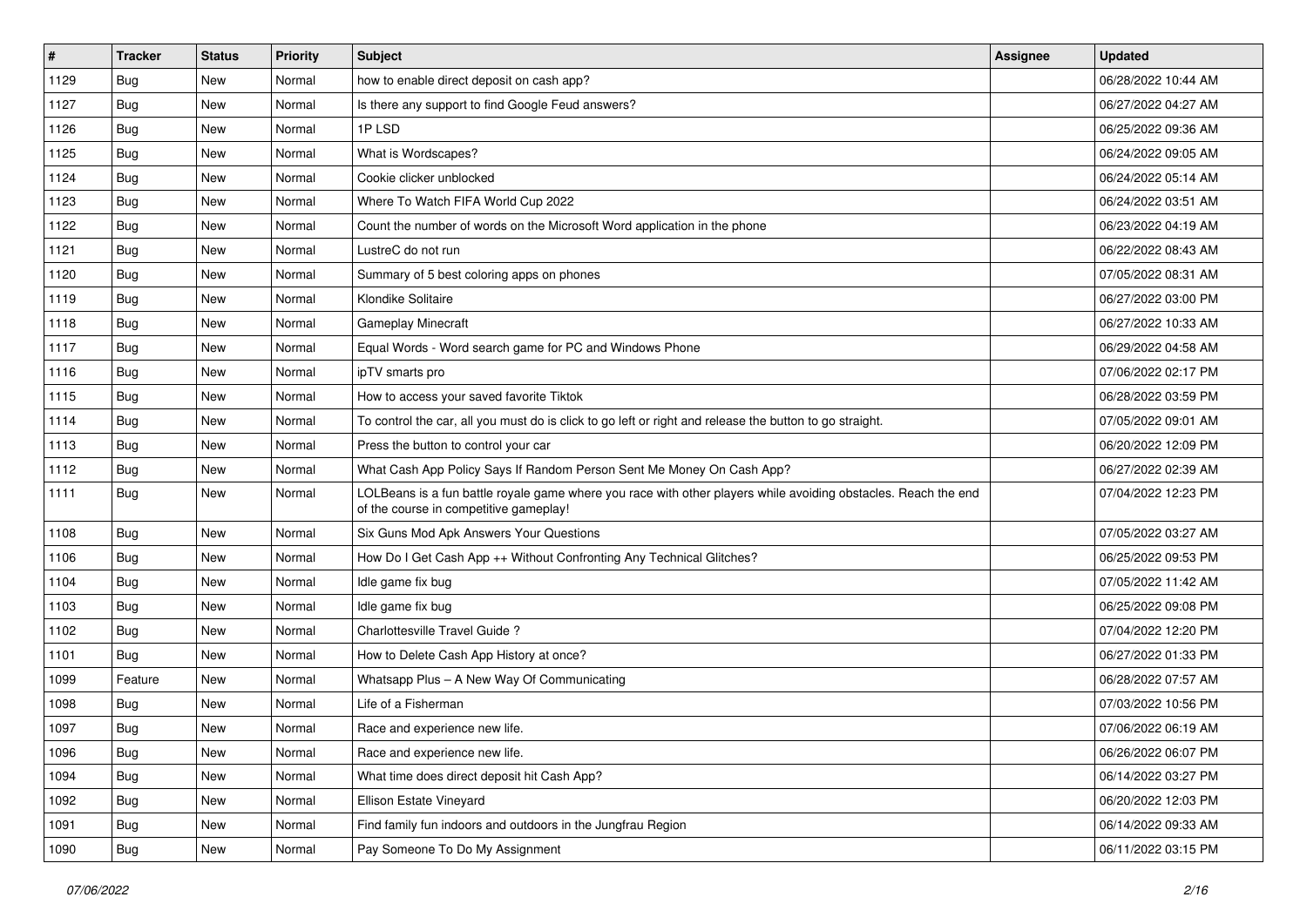| $\sharp$ | <b>Tracker</b> | <b>Status</b> | <b>Priority</b> | Subject                                                     | <b>Assignee</b> | <b>Updated</b>      |
|----------|----------------|---------------|-----------------|-------------------------------------------------------------|-----------------|---------------------|
| 1089     | <b>Bug</b>     | New           | Normal          | Pay Someone To Do My Assignment                             |                 | 06/15/2022 04:44 AM |
| 1087     | Bug            | New           | Normal          | How do new writers start out?                               |                 | 07/06/2022 02:17 PM |
| 1085     | Feature        | New           | Normal          | dcvghdcc asgdvgd dveduqwv ajdhvwd                           |                 | 06/09/2022 03:46 PM |
| 1084     | <b>Bug</b>     | New           | Normal          | <b>Trippie Redd</b>                                         |                 | 06/11/2022 09:05 AM |
| 1083     | Bug            | New           | Normal          | coin base review                                            |                 | 06/11/2022 09:13 AM |
| 1082     | Bug            | New           | Normal          | Reset chime bank password without phone number              |                 | 06/15/2022 11:56 AM |
| 1081     | Feature        | New           | Normal          | drift boss- the best driftitng game                         |                 | 06/15/2022 05:56 AM |
| 1080     | <b>Bug</b>     | New           | Normal          | How to use Math Wallet   Nexo wallet   CoinTiger Exchange   |                 | 06/15/2022 11:56 AM |
| 1079     | Bug            | New           | Normal          | How to get cheap psychology assignment?                     |                 | 06/15/2022 06:00 AM |
| 1078     | Bug            | New           | Normal          | What Bank Is Cash App On Plaid? Find Clarity And Assistance |                 | 06/15/2022 11:56 AM |
| 1077     | <b>Bug</b>     | New           | Normal          | Les excellentes façons d'utiliser ces images                |                 | 07/06/2022 03:23 PM |
| 1076     | <b>Bug</b>     | New           | Normal          | DedicatedHosting4u                                          |                 | 06/11/2022 09:15 AM |
| 1073     | Bug            | New           | Normal          | Cricut Design Space                                         |                 | 07/06/2022 01:42 PM |
| 1072     | Bug            | New           | Normal          | ij.start canon                                              |                 | 06/21/2022 06:56 PM |
| 1071     | <b>Bug</b>     | New           | Normal          | Cinema HD Review - Cinemahdv2.net                           |                 | 06/21/2022 06:54 PM |
| 1070     | Feature        | New           | Normal          | <b>Tableau Consulting Expertise</b>                         |                 | 06/09/2022 11:50 AM |
| 1069     | <b>Bug</b>     | New           | Normal          | how to get cash app support phone number 24*7 available     |                 | 06/29/2022 05:37 PM |
| 1068     | Bug            | New           | Normal          | 123.hp.com/laserjet                                         |                 | 05/31/2022 12:22 PM |
| 1067     | <b>Bug</b>     | New           | Normal          | Cricut.com/setup                                            |                 | 05/31/2022 12:19 PM |
| 1065     | Bug            | New           | Normal          | The top foreign language training game in 2022              |                 | 06/07/2022 04:05 AM |
| 1063     | <b>Bug</b>     | New           | Normal          | 123.hp.com/laserjet                                         |                 | 05/28/2022 12:27 PM |
| 1062     | Bug            | <b>New</b>    | Normal          | Cricut.com/setup                                            |                 | 05/28/2022 12:26 PM |
| 1061     | Bug            | New           | Normal          | Cricut.com/setup                                            |                 | 05/28/2022 12:24 PM |
| 1060     | <b>Bug</b>     | New           | Normal          | How to Use Panda Helper to Speed Up Your iOS                |                 | 05/28/2022 09:12 AM |
| 1059     | Bug            | New           | Normal          | 123.hp.com/laserjet                                         |                 | 05/28/2022 08:29 AM |
| 1058     | <b>Bug</b>     | New           | Normal          | Cricut.com/setup                                            |                 | 05/28/2022 08:28 AM |
| 1057     | <b>Bug</b>     | New           | Normal          | <b>CCPlay Education Edition APK</b>                         |                 | 06/07/2022 04:07 AM |
| 1056     | Feature        | New           | Normal          | Online Class Issues                                         |                 | 05/28/2022 12:44 AM |
| 1053     | <b>Bug</b>     | New           | Normal          | Game Geometry Dash                                          |                 | 05/26/2022 11:30 AM |
| 1052     | <b>Bug</b>     | New           | Normal          | Build Now GG is a new battle royale game.                   |                 | 05/26/2022 04:24 AM |
| 1051     | <b>Bug</b>     | New           | Normal          | Dental Supplies USA                                         |                 | 06/11/2022 09:20 PM |
| 1050     | Feature        | New           | Normal          | Best Smart Phone Repair in Delhi                            |                 | 05/25/2022 10:33 AM |
| 1049     | Feature        | New           | Normal          | IT Software Company In Delhi                                |                 | 05/27/2022 05:24 AM |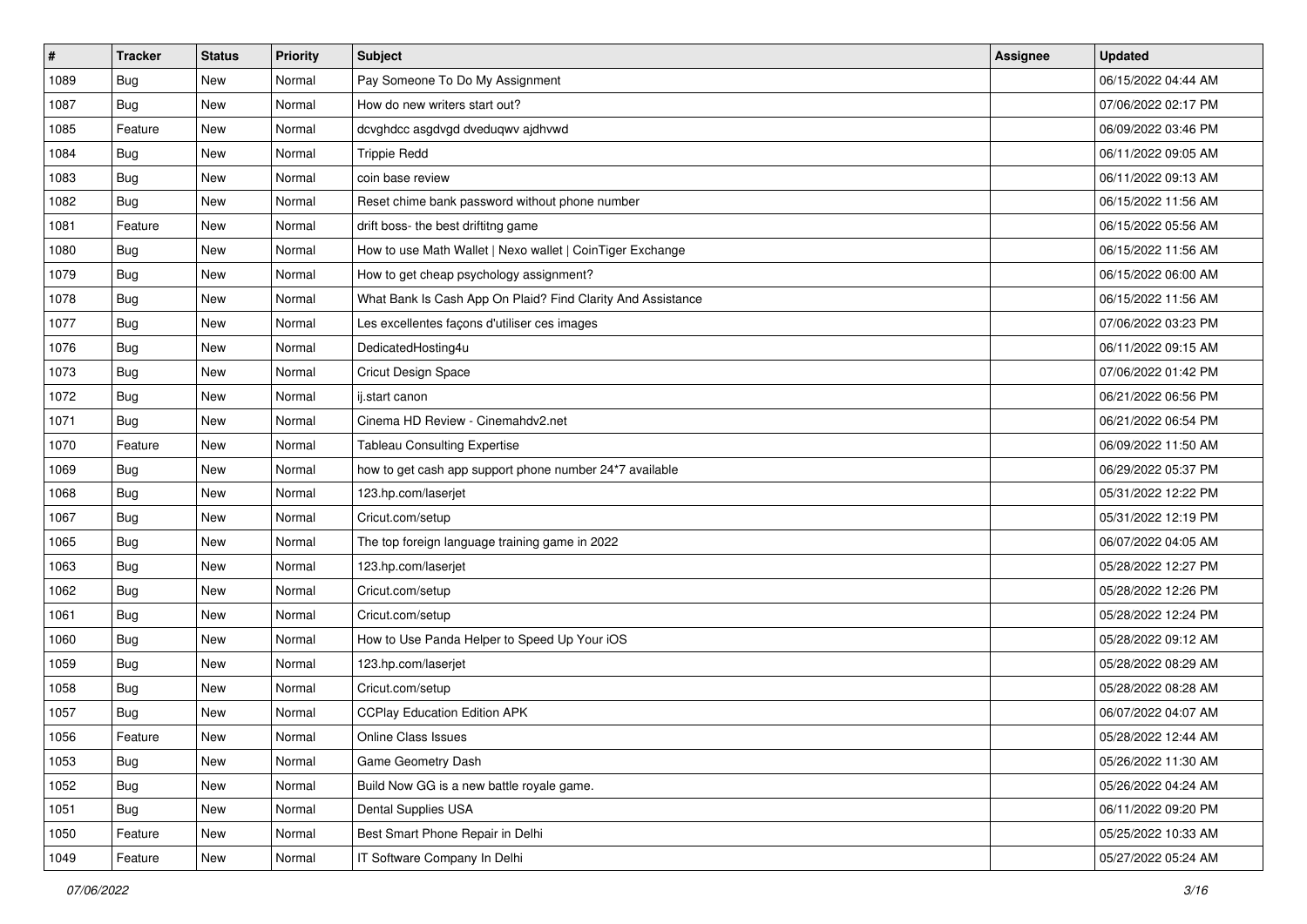| #    | <b>Tracker</b> | <b>Status</b> | <b>Priority</b> | <b>Subject</b>                                                             | <b>Assignee</b> | <b>Updated</b>      |
|------|----------------|---------------|-----------------|----------------------------------------------------------------------------|-----------------|---------------------|
| 1048 | <b>Bug</b>     | New           | Normal          | So zeigen Sie ein Instagram-Profilbild an und vergrößern es                |                 | 05/25/2022 06:56 AM |
| 1046 | <b>Bug</b>     | New           | Normal          | 123.hp.com/laserjet                                                        |                 | 05/24/2022 10:46 AM |
| 1045 | Bug            | New           | Normal          | Cricut.com/setup                                                           |                 | 05/24/2022 10:45 AM |
| 1044 | Bug            | New           | Normal          | Can I Disapprove If Random Person Sent Me Money On Cash App?               |                 | 05/26/2022 03:51 PM |
| 1043 | Bug            | New           | Normal          | What Is The Right Way To Troubleshoot Cash App Transfer Failed Problems?   |                 | 05/25/2022 01:16 PM |
| 1042 | Bug            | New           | Normal          | How to set up direct deposit on cash app?                                  |                 | 05/25/2022 01:17 PM |
| 1041 | Bug            | New           | Normal          | Count words in Word on the computer                                        |                 | 05/27/2022 02:16 PM |
| 1040 | <b>Bug</b>     | New           | Normal          | thabet                                                                     |                 | 05/19/2022 08:05 PM |
| 1039 | Bug            | New           | Normal          | How to Get Tickmill Bonuses for Free                                       |                 | 05/26/2022 05:43 PM |
| 1036 | <b>Bug</b>     | New           | Normal          | <b>VPS Material</b>                                                        |                 | 05/18/2022 09:34 PM |
| 1034 | <b>Bug</b>     | New           | Normal          | Download Teaching Feeling For Android                                      |                 | 05/20/2022 09:25 AM |
| 1033 | Bug            | New           | Normal          | The best slope 2 online games to play right now                            |                 | 05/17/2022 10:55 AM |
| 1032 | Bug            | New           | Normal          | How To Play The Wordle Game                                                |                 | 05/17/2022 10:37 AM |
| 1031 | Bug            | New           | Normal          | <b>IAFT Traders Union</b>                                                  |                 | 05/16/2022 03:14 PM |
| 1030 | Bug            | New           | Normal          | <b>IAFT Traders Union</b>                                                  |                 | 05/16/2022 03:13 PM |
| 1029 | <b>Bug</b>     | New           | Normal          | 5 Reasons Why People Love Coloring Pages?                                  |                 | 05/16/2022 11:53 AM |
| 1028 | <b>Bug</b>     | New           | Normal          | The Best Free Online Game to Play with Friends                             |                 | 05/16/2022 05:00 AM |
| 1027 | Bug            | New           | Normal          | Word hurdle: Viral and Fun Online Game                                     |                 | 06/25/2022 06:13 PM |
| 1026 | <b>Bug</b>     | New           | Normal          | New Puzzle Game for All Age - Dordle                                       |                 | 06/25/2022 06:17 PM |
| 1025 | <b>Bug</b>     | New           | Normal          | how to change the logo in wordpress                                        |                 | 06/25/2022 06:20 PM |
| 1024 | Bug            | New           | Normal          | How to choose the right broker                                             |                 | 06/25/2022 06:23 PM |
| 1023 | <b>Bug</b>     | New           | Normal          | Questions That Are Typically Asked About Trap The Cat                      |                 | 05/14/2022 03:51 AM |
| 1022 | Bug            | New           | Normal          | 123.hp.com/laserjet                                                        |                 | 05/13/2022 01:25 PM |
| 1021 | Bug            | New           | Normal          | Cricut.com/setup                                                           |                 | 05/26/2022 12:21 AM |
| 1020 | <b>Bug</b>     | New           | Normal          | Cricut.com/setup                                                           |                 | 05/13/2022 11:14 AM |
| 1019 | Bug            | New           | Normal          | Cricut.com/setup                                                           |                 | 05/13/2022 11:13 AM |
| 1018 | <b>Bug</b>     | New           | Normal          | So erhalten Sie ein kostenloses Hörbuch                                    |                 | 07/06/2022 10:49 AM |
| 1016 | <b>Bug</b>     | New           | Normal          | Klondike Solitaire                                                         |                 | 05/12/2022 09:03 AM |
| 1015 | <b>Bug</b>     | New           | Normal          | Is it possible to send books for free?                                     |                 | 05/11/2022 04:05 PM |
| 1014 | <b>Bug</b>     | New           | Normal          | how to get chime routing and account number ? chime routing number florida |                 | 05/11/2022 12:42 PM |
| 1013 | Bug            | New           | Normal          | ij.start canon                                                             |                 | 05/11/2022 11:31 AM |
| 1012 | Bug            | New           | Normal          | Cricut.com/setup                                                           |                 | 05/11/2022 11:30 AM |
| 1011 | <b>Bug</b>     | New           | Normal          | Summary of 10 best coloring apps on phones                                 |                 | 05/11/2022 10:58 AM |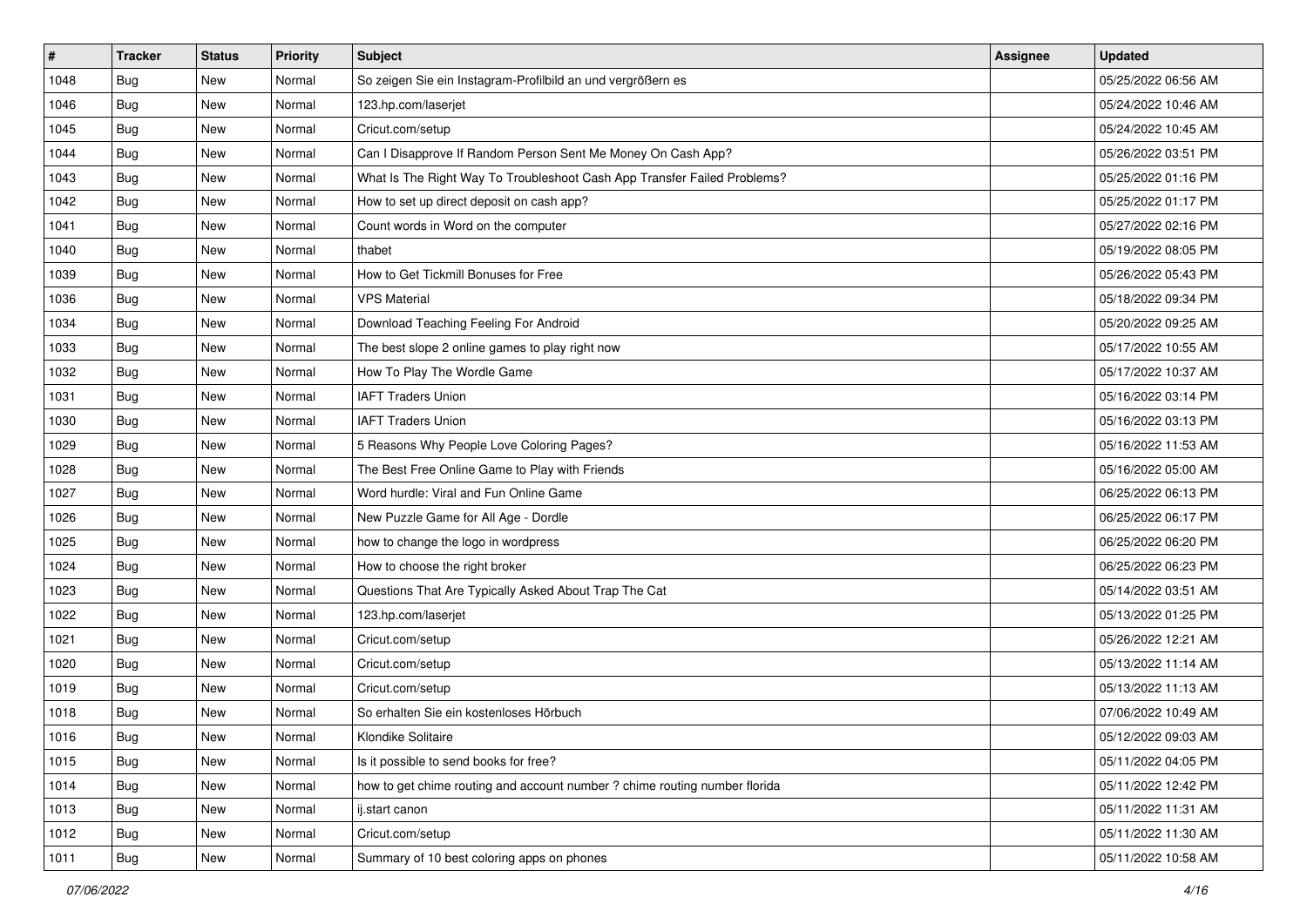| $\vert$ # | <b>Tracker</b> | <b>Status</b> | <b>Priority</b> | Subject                                                           | <b>Assignee</b> | <b>Updated</b>      |
|-----------|----------------|---------------|-----------------|-------------------------------------------------------------------|-----------------|---------------------|
| 1009      | <b>Bug</b>     | New           | Normal          | How to change routing number on Cash App?                         |                 | 05/11/2022 07:13 AM |
| 1008      | <b>Bug</b>     | New           | Normal          | Who was the first black woman to anchor a newscast?               |                 | 05/10/2022 03:13 PM |
| 1007      | Bug            | New           | Normal          | "ij.start canon                                                   |                 | 05/18/2022 10:40 AM |
| 1006      | <b>Bug</b>     | New           | Normal          | Cricut.com/setup                                                  |                 | 05/10/2022 01:22 PM |
| 1004      | Bug            | <b>New</b>    | Normal          | you get to pinch and drag a man with a very flexible face         |                 | 05/10/2022 10:59 AM |
| 1002      | Bug            | New           | Normal          | <b>Chemistry Assignment Help</b>                                  |                 | 06/04/2022 09:58 AM |
| 1001      | Bug            | New           | Normal          | Venmo Keep Saying Error?                                          |                 | 06/27/2022 02:20 AM |
| 999       | <b>Bug</b>     | New           | Normal          | Is there a way to find Google Feud answers?                       |                 | 06/28/2022 01:27 AM |
| 998       | <b>Bug</b>     | New           | Normal          | Is It Hard to Solve Wordle An                                     |                 | 06/27/2022 12:24 AM |
| 997       | <b>Bug</b>     | New           | Normal          | 123.hp.com/laserjet                                               |                 | 06/28/2022 09:48 AM |
| 996       | <b>Bug</b>     | New           | Normal          | Cricut.com/setup                                                  |                 | 06/27/2022 07:12 AM |
| 995       | Feature        | New           | Normal          | "ij.start canon                                                   |                 | 06/27/2022 01:29 PM |
| 994       | Feature        | New           | Normal          | Cricut.com/setup                                                  |                 | 07/04/2022 09:23 AM |
| 993       | Bug            | New           | Normal          | IO Games Free Online                                              |                 | 06/26/2022 09:41 AM |
| 992       | Bug            | New           | Normal          | So vergrößern Sie Ihr Instagram-Profilbild                        |                 | 06/26/2022 11:29 PM |
| 991       | Bug            | New           | Normal          | <b>MDMA MOLLY</b>                                                 |                 | 05/03/2022 12:03 AM |
| 990       | <b>Bug</b>     | New           | Normal          | Mushrooms                                                         |                 | 06/26/2022 05:41 AM |
| 989       | <b>Bug</b>     | <b>New</b>    | Normal          | Barewoods Wax Cigar                                               |                 | 07/04/2022 07:09 AM |
| 988       | Bug            | New           | Normal          | <b>Medicinal Mushrooms</b>                                        |                 | 06/27/2022 09:33 AM |
| 987       | <b>Bug</b>     | New           | Normal          | <b>Medicinal Mushrooms</b>                                        |                 | 06/27/2022 07:13 PM |
| 985       | Bug            | New           | Normal          | Find out the vitality of Facebook Phone Number:                   |                 | 06/27/2022 05:39 AM |
| 984       | <b>Bug</b>     | New           | Normal          | How to disable, permanently delete Twitter account on phone, PC   |                 | 07/04/2022 07:11 AM |
| 983       | <b>Bug</b>     | New           | Normal          | Finding issue in tekken 3 game?                                   |                 | 06/28/2022 03:26 AM |
| 982       | <b>Bug</b>     | New           | Normal          | Five sites that let you download free scenarios for your iPhone   |                 | 05/07/2022 09:34 PM |
| 981       | Bug            | New           | Normal          | VidMate Mod APK                                                   |                 | 06/28/2022 11:24 AM |
| 980       | Bug            | New           | Normal          | Free Gas Cards for the Unemployed                                 |                 | 06/28/2022 02:54 PM |
| 979       | <b>Bug</b>     | New           | Normal          | Free Gas Cards for the Unemployed                                 |                 | 07/05/2022 03:45 PM |
| 978       | I Bug          | New           | Normal          | Delamore Lodge is a place to stay.                                |                 | 06/27/2022 04:57 AM |
| 977       | <b>Bug</b>     | New           | Normal          | Fans of the Old Country will like this book.                      |                 | 07/04/2022 06:54 AM |
| 975       | <b>Bug</b>     | New           | Normal          | Payback 2 Mod APK                                                 |                 | 05/05/2022 10:56 AM |
| 974       | Bug            | New           | Normal          | Watch NCAA Football Live Streaming Free                           |                 | 06/26/2022 05:33 PM |
| 973       | Feature        | New           | Normal          | Free NFL Streaming Sites                                          |                 | 06/28/2022 06:27 AM |
| 972       | <b>Bug</b>     | New           | Normal          | How To Borrow Money From The Cash App? Get To Know About The Same |                 | 04/25/2022 07:30 AM |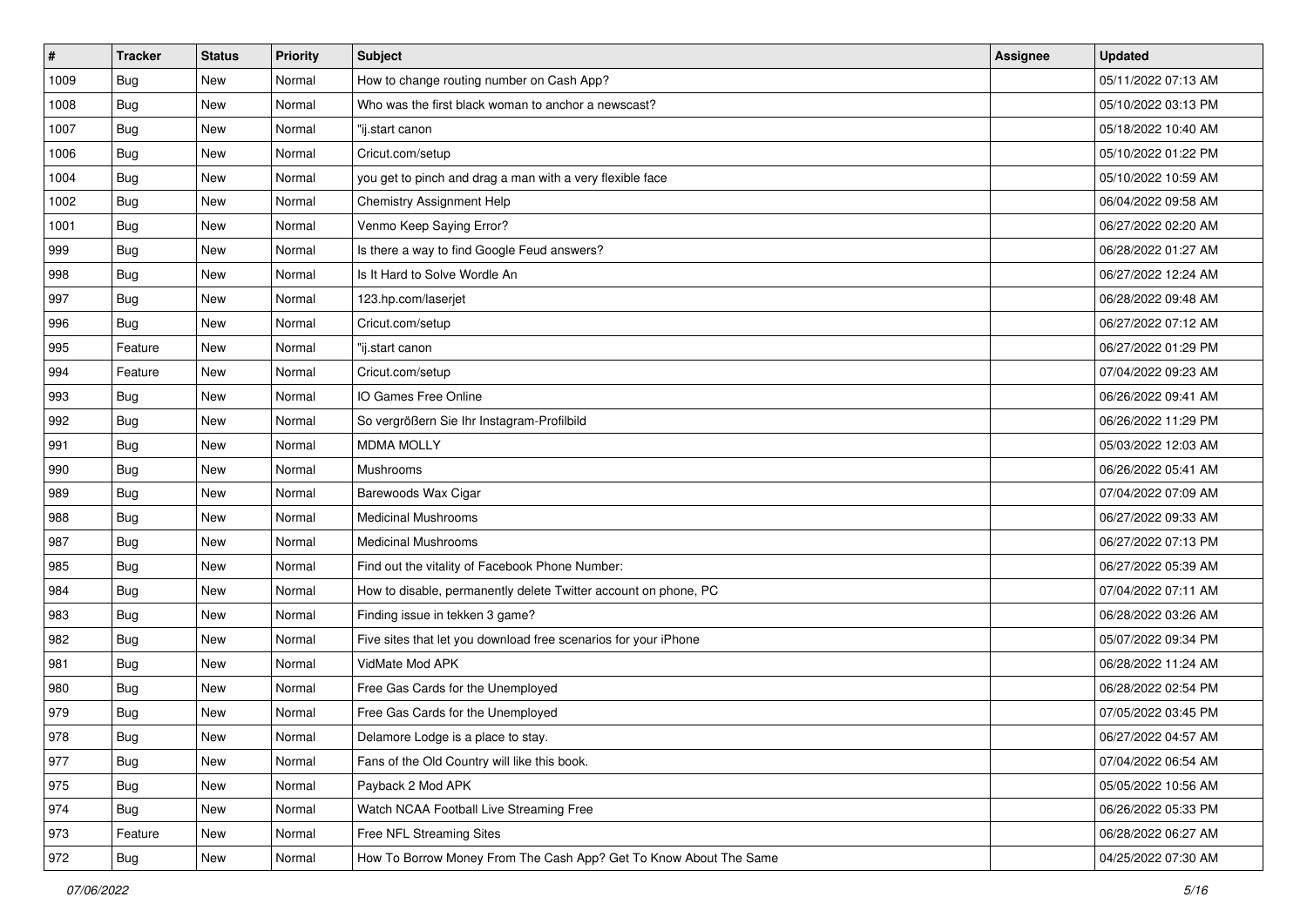| $\sharp$ | <b>Tracker</b> | <b>Status</b> | <b>Priority</b> | Subject                                                                                | <b>Assignee</b> | <b>Updated</b>      |
|----------|----------------|---------------|-----------------|----------------------------------------------------------------------------------------|-----------------|---------------------|
| 971      | <b>Bug</b>     | New           | Normal          | How Do I Check Balance On Cash App Card With Optimum Ease?                             |                 | 06/27/2022 08:16 PM |
| 970      | Bug            | New           | Normal          | The Amount Of Time Does Cash App Direct Deposit Time Take?                             |                 | 07/05/2022 02:33 AM |
| 969      | Bug            | New           | Normal          | Watch NCAA Football Live Match Free                                                    |                 | 06/28/2022 01:31 PM |
| 968      | Feature        | New           | Normal          | watch nfl online free live streaming                                                   |                 | 07/05/2022 04:47 PM |
| 967      | Feature        | New           | Normal          | stream live nfl games free online                                                      |                 | 07/06/2022 01:02 AM |
| 966      | Bug            | New           | Normal          | How to Download the Filmes                                                             |                 | 06/27/2022 03:25 AM |
| 965      | Bug            | New           | Normal          | Go with cash app customer service to know where I can load my cash app card            |                 | 06/28/2022 04:30 AM |
| 964      | <b>Bug</b>     | New           | Normal          | Can I Fix Cash App Transfer Failed Issues By Adding Sufficient Funds?                  |                 | 07/03/2022 11:10 PM |
| 963      | Feature        | New           | Normal          | Why I am not getting cool cash app card designs- call experts                          |                 | 07/05/2022 04:36 PM |
| 962      | <b>Bug</b>     | New           | Normal          | Kostenlose Hörbücher                                                                   |                 | 06/26/2022 10:45 PM |
| 961      | Bug            | New           | Normal          | TeaTv is an Android                                                                    |                 | 07/05/2022 12:43 AM |
| 959      | Bug            | New           | Normal          | Get connected with cash app team-How to get money off cash app at walmart without card |                 | 06/27/2022 08:52 AM |
| 958      | Bug            | New           | Normal          | Avail Cash app support service to know Sutton bank cash app number                     |                 | 07/04/2022 11:36 AM |
| 957      | <b>Bug</b>     | New           | Normal          | From Where I Can Get Cheap Writing Services?                                           |                 | 04/20/2022 05:06 AM |
| 956      | <b>Bug</b>     | New           | Normal          | <b>FNF Free Mods Online</b>                                                            |                 | 06/25/2022 09:59 PM |
| 954      | Bug            | New           | Normal          | AZ Screen Recorder Mod                                                                 |                 | 07/04/2022 10:08 PM |
| 953      | <b>Bug</b>     | <b>New</b>    | Normal          | Manga Dogs - Read Your Favorite Comics on Your Smartphone                              |                 | 07/06/2022 01:52 PM |
| 952      | Bug            | New           | Normal          | Canon IJ Network Tool                                                                  |                 | 06/26/2022 10:35 AM |
| 951      | <b>Bug</b>     | New           | Normal          | Canon.com/ijsetup                                                                      |                 | 06/27/2022 07:56 PM |
| 950      | Bug            | New           | Normal          | ij.start canon                                                                         |                 | 07/04/2022 04:29 PM |
| 949      | <b>Bug</b>     | New           | Normal          | <b>Educational Games</b>                                                               |                 | 06/15/2022 09:11 PM |
| 948      | Bug            | New           | Normal          | Canon IJ Network Tool                                                                  |                 | 06/27/2022 09:30 PM |
| 947      | Bug            | New           | Normal          | is Disney Now and Disney Plus different?                                               |                 | 04/14/2022 09:53 AM |
| 946      | <b>Bug</b>     | New           | Normal          | What is Plex and Is Plex Legal?                                                        |                 | 06/26/2022 05:23 AM |
| 945      | Bug            | New           | Normal          | TikTok 18 Mod Apk For Your Android                                                     |                 | 04/13/2022 09:32 AM |
| 944      | Feature        | New           | Normal          | Canon.com/ijsetup                                                                      |                 | 06/27/2022 09:46 AM |
| 943      | Bug            | New           | Normal          | ij.start canon                                                                         |                 | 04/13/2022 08:52 AM |
| 942      | <b>Bug</b>     | New           | Normal          | Canon IJ Network Tool                                                                  |                 | 04/13/2022 08:45 AM |
| 941      | Bug            | New           | Normal          | is Disney Now and Disney Plus different?                                               |                 | 07/05/2022 11:02 AM |
| 940      | <b>Bug</b>     | New           | Normal          | What is Plex and Is Plex Legal?                                                        |                 | 07/04/2022 07:54 PM |
| 935      | Bug            | New           | Normal          | MovieBox Pro Apk - Watch Movies and TV Shows on Your Android Phone                     |                 | 07/04/2022 03:38 AM |
| 934      | <b>Bug</b>     | New           | Normal          | MovieBox Pro Apk - Watch Movies and TV Shows on Your Android Phone                     |                 | 05/10/2022 11:01 AM |
| 933      | <b>Bug</b>     | New           | Normal          | How Can I Watch Movies on My Mobile Phone                                              |                 | 06/24/2022 12:55 AM |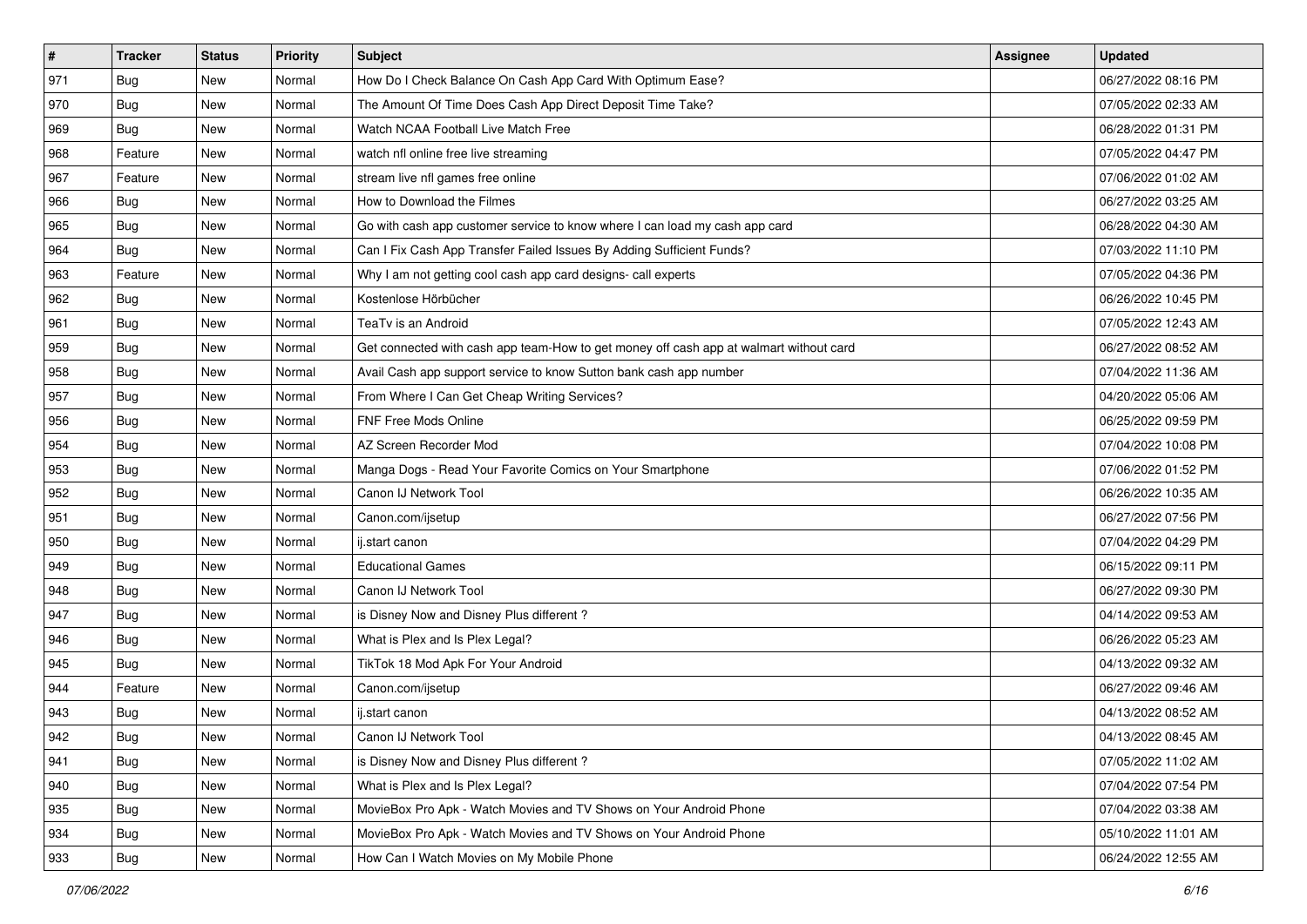| $\vert$ # | <b>Tracker</b> | <b>Status</b> | <b>Priority</b> | <b>Subject</b>                                                                   | <b>Assignee</b> | <b>Updated</b>      |
|-----------|----------------|---------------|-----------------|----------------------------------------------------------------------------------|-----------------|---------------------|
| 932       | <b>Bug</b>     | New           | Normal          | The best epic, long-playing PC games will consume days of your life.             |                 | 05/15/2022 07:44 PM |
| 930       | Bug            | New           | Normal          | The best free games online                                                       |                 | 04/12/2022 09:05 AM |
| 929       | Bug            | New           | Normal          | Canon IJ Network Tool                                                            |                 | 04/12/2022 08:32 AM |
| 928       | <b>Bug</b>     | New           | Normal          | How Does Sutton Bank Cash App Customer Service Help In Answering Your Questions? |                 | 04/12/2022 11:36 AM |
| 927       | Feature        | New           | Normal          | What Is The Right Way To Troubleshoot Cash App Transfer Failed Problems?         |                 | 04/12/2022 05:54 AM |
| 926       | Bug            | New           | Normal          | tavor 7                                                                          |                 | 06/22/2022 05:08 PM |
| 925       | Bug            | New           | Normal          | tavor 7                                                                          |                 | 06/15/2022 03:45 AM |
| 924       | Bug            | <b>New</b>    | Normal          | buy tec 9                                                                        |                 | 04/11/2022 02:54 PM |
| 923       | Bug            | New           | Normal          | frenchies for sale                                                               |                 | 04/11/2022 02:35 PM |
| 922       | Bug            | New           | Normal          | Why Is The Need For Assignment Writing Services?                                 |                 | 07/05/2022 09:39 PM |
| 921       | <b>Bug</b>     | New           | Normal          | Canon IJ Network Tool                                                            |                 | 04/11/2022 09:00 AM |
| 920       | <b>Bug</b>     | <b>New</b>    | Normal          | Where I Can Get Essay Writing Services?                                          |                 | 04/11/2022 08:35 AM |
| 919       | Feature        | New           | Normal          | How can I check my Cash App card balance by dialing a number?                    |                 | 04/10/2022 09:07 AM |
| 918       | <b>Bug</b>     | New           | Normal          | Antivirus for IOS                                                                |                 | 06/16/2022 10:36 PM |
| 917       | Bug            | New           | Normal          | Random Person Sent Me Money on Cash App-find solution?                           |                 | 04/09/2022 12:32 PM |
| 916       | Bug            | New           | Normal          | How long does it take to write a book?                                           |                 | 04/07/2022 12:15 PM |
| 915       | Bug            | New           | Normal          | Finance dissertation writing                                                     |                 | 04/07/2022 09:22 AM |
| 914       | Bug            | New           | Normal          | Wordle: how to play fashion games for free?                                      |                 | 04/07/2022 08:30 AM |
| 913       | <b>Bug</b>     | New           | Normal          | Canon IJ Network Tool                                                            |                 | 04/07/2022 06:21 AM |
| 912       | Bug            | New           | Normal          | <b>Cuphead Mobile Game Review</b>                                                |                 | 06/09/2022 10:14 AM |
| 911       | Bug            | <b>New</b>    | Normal          | Aluminum Windows & Doors                                                         |                 | 07/06/2022 02:16 PM |
| 910       | Bug            | New           | Normal          | Each content looks unisize or not formated                                       |                 | 04/06/2022 11:21 AM |
| 909       | <b>Bug</b>     | New           | Normal          | Toca Life World APK                                                              |                 | 04/06/2022 04:52 AM |
| 908       | <b>Bug</b>     | New           | Normal          | Toca Life World APK                                                              |                 | 04/06/2022 03:18 AM |
| 907       | Bug            | New           | Normal          | Canon IJ Network Tool                                                            |                 | 04/04/2022 10:43 AM |
| 906       | Bug            | New           | Normal          | How To Change Cash App From Business To Personal Account For Any Reasons?        |                 | 04/04/2022 09:57 AM |
| 905       | <b>Bug</b>     | New           | Normal          | MINI MILITIA MOD APK                                                             |                 | 05/19/2022 01:54 PM |
| 904       | Feature        | New           | Normal          | Laora seeck                                                                      |                 | 07/06/2022 02:10 PM |
| 903       | Feature        | New           | Normal          | Good game                                                                        |                 | 04/11/2022 08:39 AM |
| 902       | Feature        | New           | Normal          | salo717                                                                          |                 | 05/18/2022 10:35 AM |
| 901       | Feature        | New           | Normal          | good game ever                                                                   |                 | 07/05/2022 02:31 PM |
| 900       | Feature        | New           | Normal          | good game ever                                                                   |                 | 04/02/2022 11:59 AM |
| 898       | <b>Bug</b>     | New           | Normal          | Shadow Fight 2 Mod APK                                                           |                 | 04/02/2022 09:17 AM |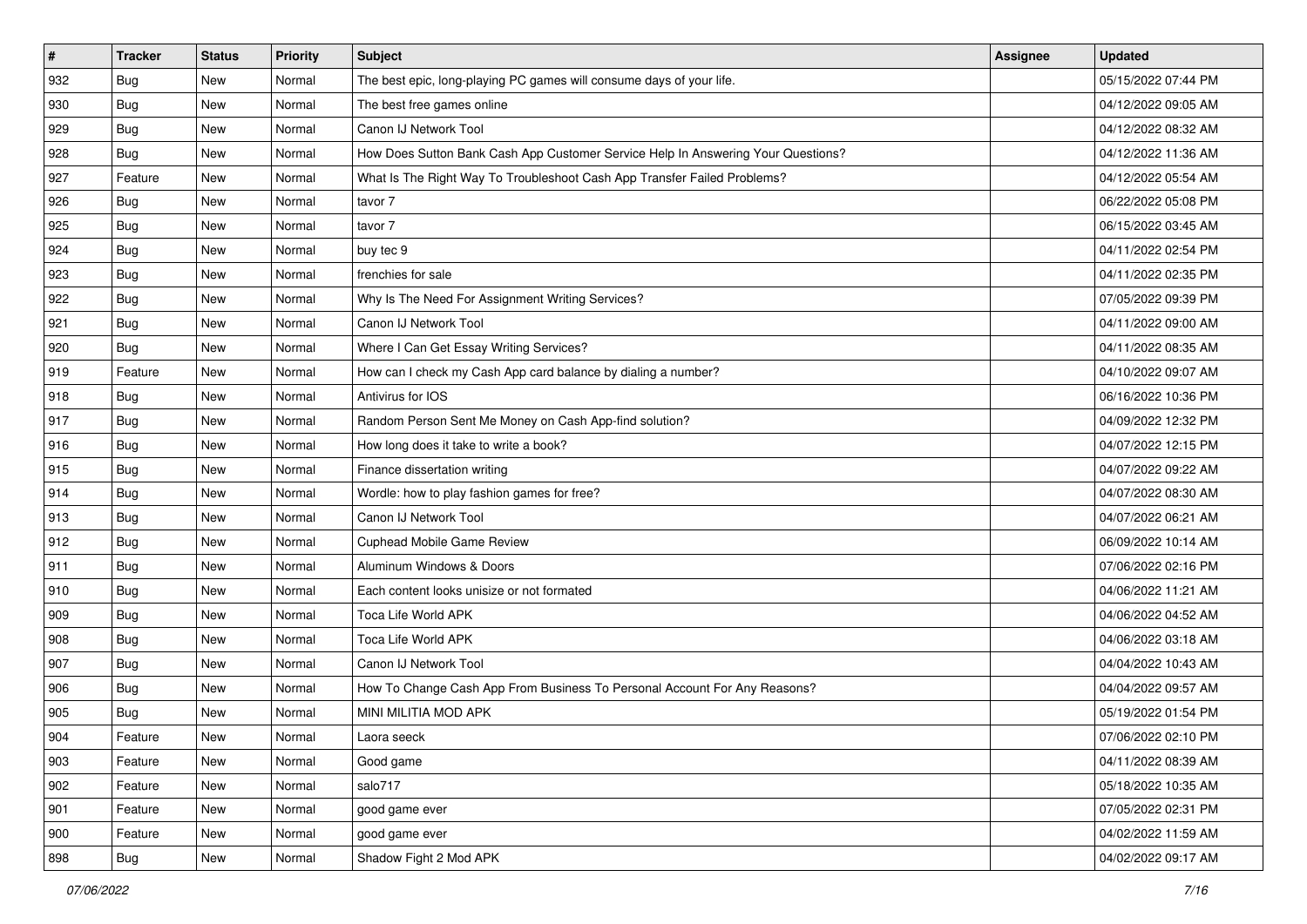| $\sharp$ | <b>Tracker</b> | <b>Status</b> | <b>Priority</b> | <b>Subject</b>                                                              | <b>Assignee</b> | <b>Updated</b>      |
|----------|----------------|---------------|-----------------|-----------------------------------------------------------------------------|-----------------|---------------------|
| 895      | <b>Bug</b>     | New           | Normal          | Cash App Scams                                                              |                 | 06/18/2022 02:36 PM |
| 894      | Feature        | New           | Normal          | Need phd dissertation help in UK                                            |                 | 05/30/2022 12:29 PM |
| 893      | Bug            | New           | Normal          | klingeltone                                                                 |                 | 04/13/2022 11:06 AM |
| 892      | Bug            | New           | Normal          | Good game                                                                   |                 | 07/01/2022 10:25 AM |
| 891      | Bug            | New           | Normal          | The most interesting game today, have you tried it?                         |                 | 04/01/2022 09:17 AM |
| 889      | Bug            | New           | Normal          | What is Plex and how it's work?                                             |                 | 04/01/2022 09:14 AM |
| 888      | Bug            | New           | Normal          | Is the Fox News Channel on Roku free?                                       |                 | 06/28/2022 06:58 PM |
| 887      | <b>Bug</b>     | New           | Normal          | What is Plex and how it's work?                                             |                 | 04/01/2022 09:16 AM |
| 886      | Bug            | New           | Normal          | Is the Fox News Channel on Roku free?                                       |                 | 07/03/2022 07:14 PM |
| 885      | Bug            | New           | Normal          | How to Install the Tele Latino App For Android                              |                 | 03/28/2022 04:10 AM |
| 884      | <b>Bug</b>     | New           | Normal          | Why do Subway Surfers popular                                               |                 | 04/01/2022 09:16 AM |
| 883      | <b>Bug</b>     | New           | Normal          | Langweilen Sie sich jemals bei der gleichen alten Schriftart auf Instagram? |                 | 04/01/2022 09:16 AM |
| 882      | Bug            | New           | Normal          | How to change bank account on cash app?                                     |                 | 04/01/2022 09:16 AM |
| 880      | Bug            | New           | Normal          | Why do Subway Surfers popular                                               |                 | 04/01/2022 09:16 AM |
| 879      | Feature        | New           | Normal          | Best Garage Door Repair in Massachusetts                                    |                 | 04/01/2022 09:16 AM |
| 878      | Bug            | New           | Normal          | Wie ist instazoom hilfreich beim Herunterladen von Instagram-Profilbildern  |                 | 04/08/2022 09:28 PM |
| 877      | Feature        | New           | Normal          | <b>Exness Broker Review</b>                                                 |                 | 04/01/2022 09:12 AM |
| 876      | Bug            | New           | Normal          | Download Full-Size Profile Pictures of Your Favorite Users With InstaDP     |                 | 04/01/2022 09:12 AM |
| 875      | Bug            | New           | Normal          | Red ball game                                                               |                 | 04/01/2022 09:15 AM |
| 874      | Bug            | New           | Normal          | Cómo descargar Minecraft Apk                                                |                 | 06/26/2022 08:01 AM |
| 873      | Bug            | New           | Normal          | Klingeltöne mp3                                                             |                 | 04/13/2022 11:03 AM |
| 872      | Bug            | <b>New</b>    | Normal          | Poppy Playtime Horror Game Free                                             |                 | 04/01/2022 09:11 AM |
| 870      | Bug            | New           | Normal          | <b>Mahjong Solitaire</b>                                                    |                 | 04/01/2022 09:12 AM |
| 869      | <b>Bug</b>     | New           | Normal          | Sonnerie Post Malone 2022                                                   |                 | 04/13/2022 11:05 AM |
| 865      | Bug            | New           | Normal          | Canon IJ Printer Utility                                                    |                 | 05/18/2022 07:24 PM |
| 864      | Bug            | New           | Normal          | Canon IJ Network Tool                                                       |                 | 04/01/2022 09:14 AM |
| 863      | <b>Bug</b>     | New           | Normal          | Canon IJ Network Tool                                                       |                 | 04/01/2022 09:12 AM |
| 862      | <b>Bug</b>     | New           | Normal          | none                                                                        |                 | 04/01/2022 09:11 AM |
| 859      | <b>Bug</b>     | New           | Normal          | Canon IJ Network Tool                                                       |                 | 04/01/2022 09:13 AM |
| 857      | <b>Bug</b>     | New           | Normal          | Welcome to the world of classic retro games                                 |                 | 04/01/2022 09:13 AM |
| 856      | <b>Bug</b>     | New           | Normal          | Online Classes Assistance Help For Student                                  |                 | 04/01/2022 09:13 AM |
| 855      | <b>Bug</b>     | New           | Normal          | Online Classes Assistance Help For Student                                  |                 | 04/01/2022 09:13 AM |
| 854      | Bug            | New           | Normal          | How To Resolve Password Problems Through Facebook Customer Service?         |                 | 04/09/2022 06:11 PM |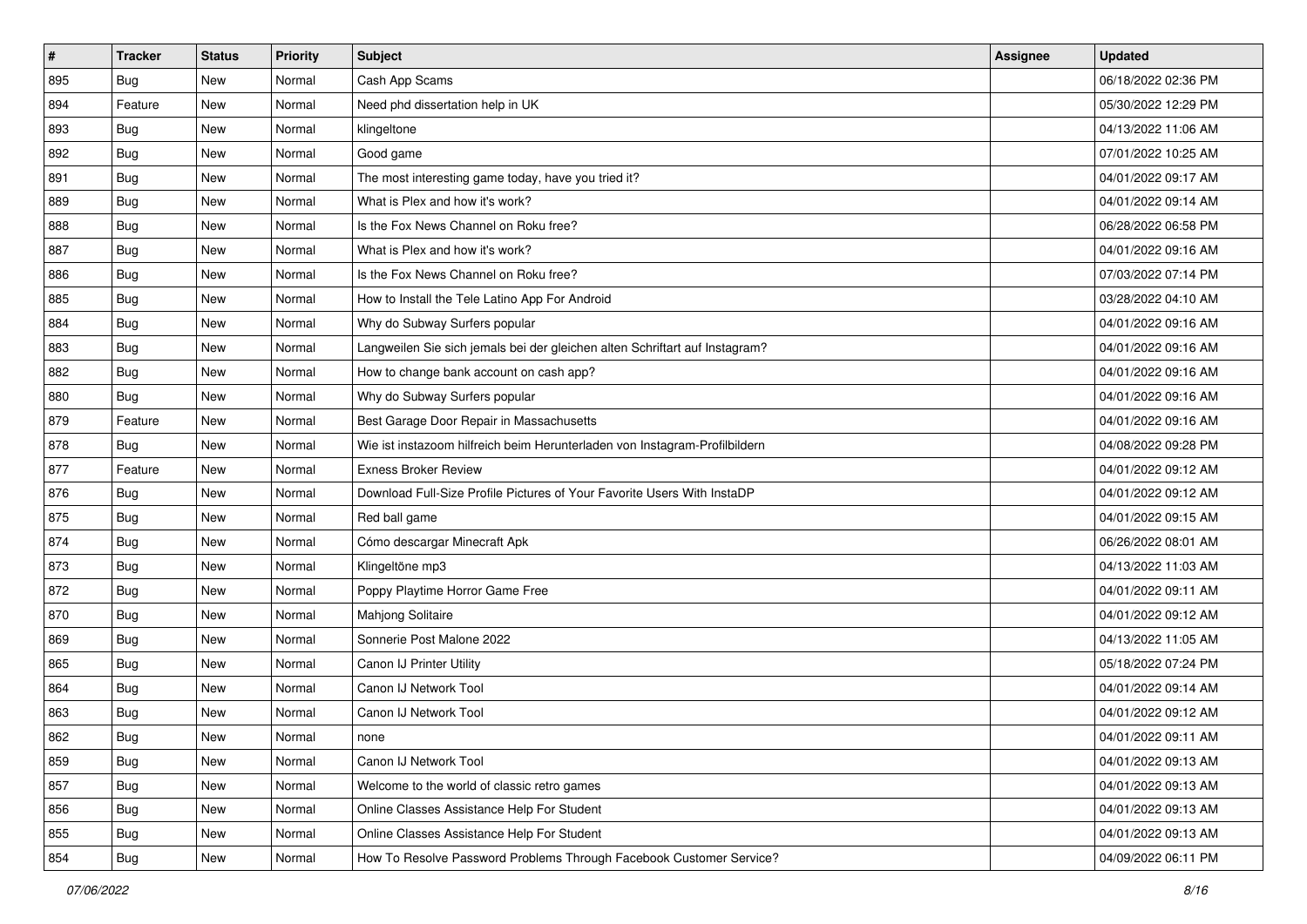| $\sharp$ | <b>Tracker</b> | <b>Status</b> | <b>Priority</b> | <b>Subject</b>                                                                   | <b>Assignee</b> | <b>Updated</b>      |
|----------|----------------|---------------|-----------------|----------------------------------------------------------------------------------|-----------------|---------------------|
| 853      | <b>Bug</b>     | New           | Normal          | what is dr laser                                                                 |                 | 04/01/2022 09:13 AM |
| 852      | <b>Bug</b>     | New           | Normal          | How to cancel your French Bee flight within 24 hours?                            |                 | 04/01/2022 09:13 AM |
| 851      | Bug            | New           | Normal          | Laden Sie den kostenlosen MP3-Klingelton für Ihr Mobiltelefon herunter           |                 | 04/01/2022 09:14 AM |
| 850      | Bug            | New           | Normal          | Puppy Playtime APK Android                                                       |                 | 04/01/2022 09:14 AM |
| 849      | Bug            | New           | Normal          | FutEmax App Apk - Watch Soccer, Fantasy Football, And More On Your Mobile Device |                 | 04/01/2022 09:04 AM |
| 848      | Feature        | New           | Normal          | <b>Online Classes Assistance</b>                                                 |                 | 04/01/2022 08:57 AM |
| 847      | Feature        | New           | Normal          | Canon.com/ijsetup                                                                |                 | 04/01/2022 09:08 AM |
| 846      | Feature        | New           | Normal          | ij.start canon                                                                   |                 | 04/01/2022 08:58 AM |
| 845      | Feature        | New           | Normal          | canon.com/ijsetup                                                                |                 | 04/01/2022 08:58 AM |
| 844      | Bug            | New           | Normal          | To know Chime Routing Number call on the helpline number                         |                 | 04/01/2022 08:58 AM |
| 843      | <b>Bug</b>     | New           | Normal          | Canon IJ Network Tool                                                            |                 | 04/01/2022 08:58 AM |
| 842      | Bug            | New           | Normal          | Join the fun game                                                                |                 | 04/01/2022 08:58 AM |
| 841      | Bug            | New           | Normal          | How do I activate FOX NOW?                                                       |                 | 04/01/2022 08:58 AM |
| 840      | Bug            | New           | Normal          | Is Tubi really free and legal?                                                   |                 | 04/01/2022 08:58 AM |
| 839      | Bug            | New           | Normal          | How do I activate FOX NOW?                                                       |                 | 04/01/2022 08:58 AM |
| 838      | Bug            | New           | Normal          | Celebrity Hunter Mod apk - Como instalá-lo                                       |                 | 04/01/2022 08:58 AM |
| 836      | Bug            | New           | Normal          | What Is The Required Amount To Pay As Cash App Clearance Fee?                    |                 | 04/01/2022 09:00 AM |
| 835      | Bug            | New           | Normal          | Build your strong army with Taming io                                            |                 | 04/01/2022 08:59 AM |
| 834      | Bug            | New           | Normal          | Grasp the secret to relieve stress and fatigue                                   |                 | 04/01/2022 08:57 AM |
| 833      | Bug            | New           | Normal          | Does Direct Deposit Hit Chime- seek Chime Customer Service                       |                 | 04/01/2022 08:59 AM |
| 832      | Bug            | New           | Normal          | Choque Royale Mod Apk                                                            |                 | 04/01/2022 08:59 AM |
| 831      | Bug            | New           | Normal          | Build and shoot                                                                  |                 | 05/29/2022 04:47 PM |
| 830      | Bug            | New           | Normal          | Poppy Playtime APK                                                               |                 | 06/27/2022 10:31 PM |
| 828      | <b>Bug</b>     | New           | Normal          | Nursery management                                                               |                 | 06/28/2022 12:10 PM |
| 827      | Bug            | New           | Normal          | Come To Know The Required Steps To Unlock Cash App Account                       |                 | 04/01/2022 08:59 AM |
| 826      | Bug            | New           | Normal          | How to Dowload MXL TV Premium                                                    |                 | 05/26/2022 03:34 PM |
| 825      | <b>Bug</b>     | New           | Normal          | Lucky Patcher Download                                                           |                 | 07/05/2022 09:19 AM |
| 822      | <b>Bug</b>     | New           | Normal          | Dowload Your Boyfriend Game                                                      |                 | 07/06/2022 07:09 AM |
| 821      | <b>Bug</b>     | New           | Normal          | Nicoo - A Review of the Popular Battle Royale Game                               |                 | 06/28/2022 08:30 AM |
| 820      | <b>Bug</b>     | New           | Normal          | Metal Slug Apk para Android                                                      |                 | 07/05/2022 10:50 AM |
| 819      | <b>Bug</b>     | New           | Normal          | Metal Slug Apk para Android                                                      |                 | 06/27/2022 09:35 AM |
| 817      | <b>Bug</b>     | New           | Normal          | Pacman 30th Anniversary                                                          |                 | 07/03/2022 11:23 PM |
| 816      | <b>Bug</b>     | New           | Normal          | Play Scribble io fun with everyone                                               |                 | 07/02/2022 10:43 AM |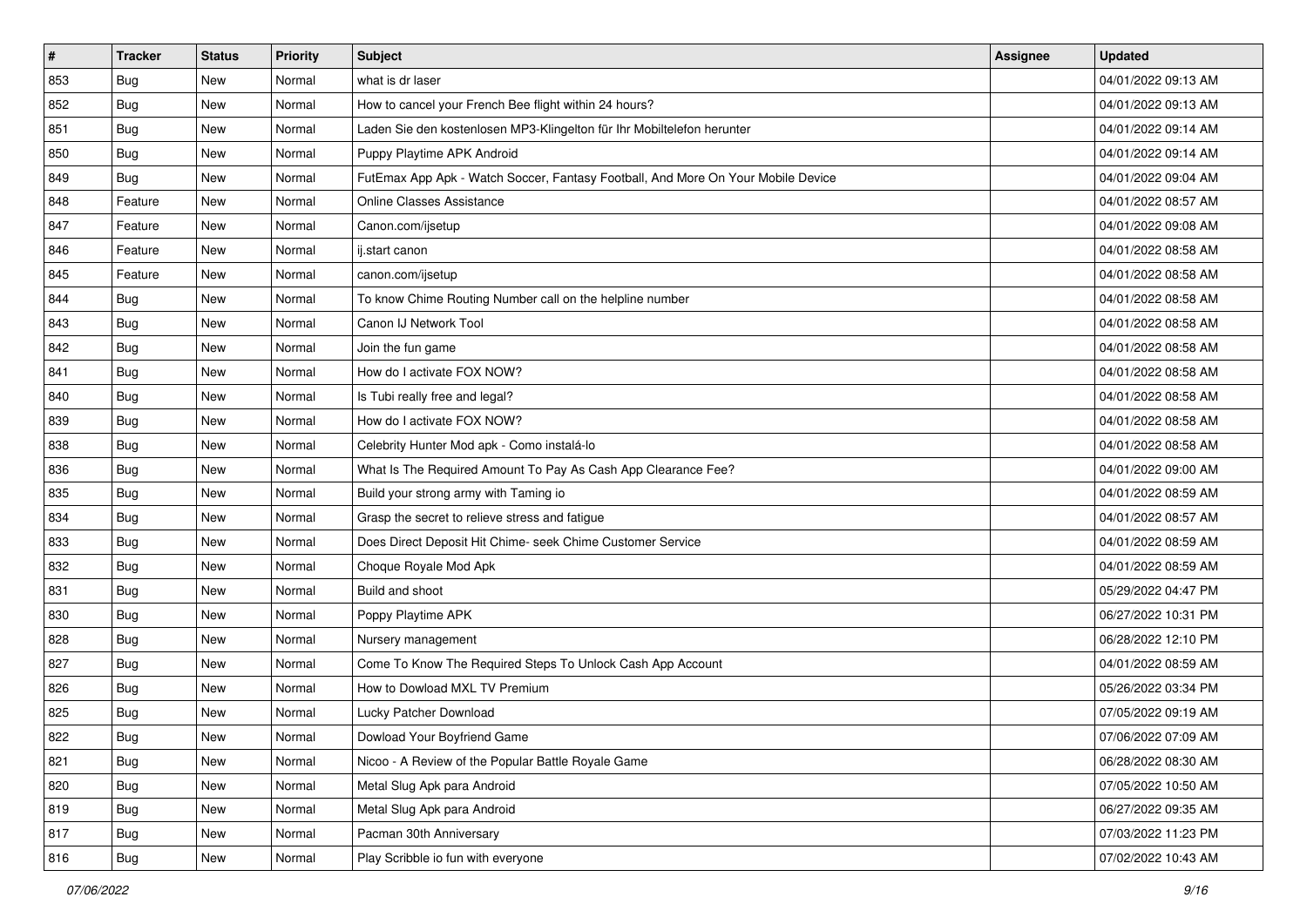| $\sharp$ | <b>Tracker</b> | <b>Status</b> | <b>Priority</b> | <b>Subject</b>                                                                | <b>Assignee</b> | <b>Updated</b>      |
|----------|----------------|---------------|-----------------|-------------------------------------------------------------------------------|-----------------|---------------------|
| 813      | Feature        | New           | Normal          | Canon.com/ijsetup                                                             |                 | 06/28/2022 05:15 PM |
| 812      | Feature        | New           | Normal          | canon.com/ijsetup                                                             |                 | 07/04/2022 08:21 PM |
| 811      | Bug            | New           | Normal          | Canon IJ Network Tool                                                         |                 | 07/03/2022 03:22 PM |
| 810      | Feature        | New           | Normal          | how to remove viruses from a phone                                            |                 | 07/04/2022 07:35 PM |
| 809      | Bug            | New           | Normal          | Smash Karts - immerse yourself in the exciting race                           |                 | 07/04/2022 07:42 PM |
| 808      | Bug            | New           | Normal          | Sinnvolle Guten-Morgen-Grüße                                                  |                 | 07/03/2022 07:27 PM |
| 807      | Bug            | New           | Normal          | 1v1Battle is a strategic action 'Build and shoot' game                        |                 | 06/27/2022 06:52 AM |
| 806      | Feature        | New           | Normal          | Go everywhere thanks to mapquest driving directions                           |                 | 07/03/2022 01:42 AM |
| 804      | <b>Bug</b>     | New           | Normal          | Review                                                                        |                 | 07/03/2022 10:51 PM |
| 802      | Bug            | New           | Normal          | Who Is an ETL Engineer                                                        |                 | 07/05/2022 11:30 PM |
| 801      | <b>Bug</b>     | New           | Normal          | Who Is an ETL Engineer                                                        |                 | 07/06/2022 07:02 AM |
| 800      | Bug            | New           | Normal          | Who Is an ETL Engineer                                                        |                 | 07/06/2022 12:39 AM |
| 799      | Bug            | New           | Normal          | Who Is an ETL Engineer                                                        |                 | 07/04/2022 10:42 AM |
| 798      | <b>Bug</b>     | New           | Normal          | Who Is an ETL Engineer                                                        |                 | 07/05/2022 11:49 PM |
| 796      | Bug            | New           | Normal          | How Does Cash App ++ actually work and What is the process of it              |                 | 07/02/2022 11:27 PM |
| 795      | <b>Bug</b>     | New           | Normal          | Drift Boss - Exciting Race                                                    |                 | 07/06/2022 05:00 AM |
| 794      | Feature        | New           | Normal          | Safe place to buy fifa coins                                                  |                 | 07/05/2022 10:14 AM |
| 792      | <b>Bug</b>     | New           | Normal          | What is Google Camera Mod?                                                    |                 | 06/27/2022 10:20 AM |
| 791      | Bug            | New           | Normal          | Samsnung TV Plus is not working                                               |                 | 04/01/2022 09:03 AM |
| 790      | <b>Bug</b>     | New           | Normal          | My app                                                                        |                 | 04/01/2022 09:03 AM |
| 789      | Bug            | New           | Normal          | Full version                                                                  |                 | 07/05/2022 01:51 PM |
| 788      | <b>Bug</b>     | New           | Normal          | Intro Maker Mod APK                                                           |                 | 07/05/2022 01:50 AM |
| 787      | Bug            | New           | Normal          | Assured Assignment Help                                                       |                 | 07/04/2022 06:28 AM |
| 786      | <b>Bug</b>     | New           | Normal          | Best Assignment Help in Australia & UK                                        |                 | 07/05/2022 07:30 PM |
| 785      | Bug            | New           | Normal          | How To Get Money Off Cash App Without Card Or With A Card?                    |                 | 07/06/2022 05:26 AM |
| 784      | <b>Bug</b>     | New           | Normal          | How To Add Money On Cash App Card And Check The Funds?                        |                 | 07/06/2022 03:08 AM |
| 783      | <b>Bug</b>     | New           | Normal          | How Do I Determine The Reasons And Solutions To Fix Cash App Transfer Failed? |                 | 07/05/2022 04:03 AM |
| 782      | I Bug          | New           | Normal          | Comment faire une sonnerie téléphonique                                       |                 | 07/05/2022 01:35 AM |
| 781      | <b>Bug</b>     | New           | Normal          | Free Whatsapp Group to Join                                                   |                 | 07/05/2022 02:19 AM |
| 777      | <b>Bug</b>     | New           | Normal          | Obtain driving instructions using Google Maps.                                |                 | 07/06/2022 07:35 AM |
| 776      | <b>Bug</b>     | New           | Normal          | Wibargain                                                                     |                 | 07/06/2022 01:36 AM |
| 775      | <b>Bug</b>     | New           | Normal          | cash app                                                                      |                 | 02/14/2022 08:20 AM |
| 774      | Bug            | New           | Normal          | Follow proper initiatives                                                     |                 | 07/05/2022 06:06 AM |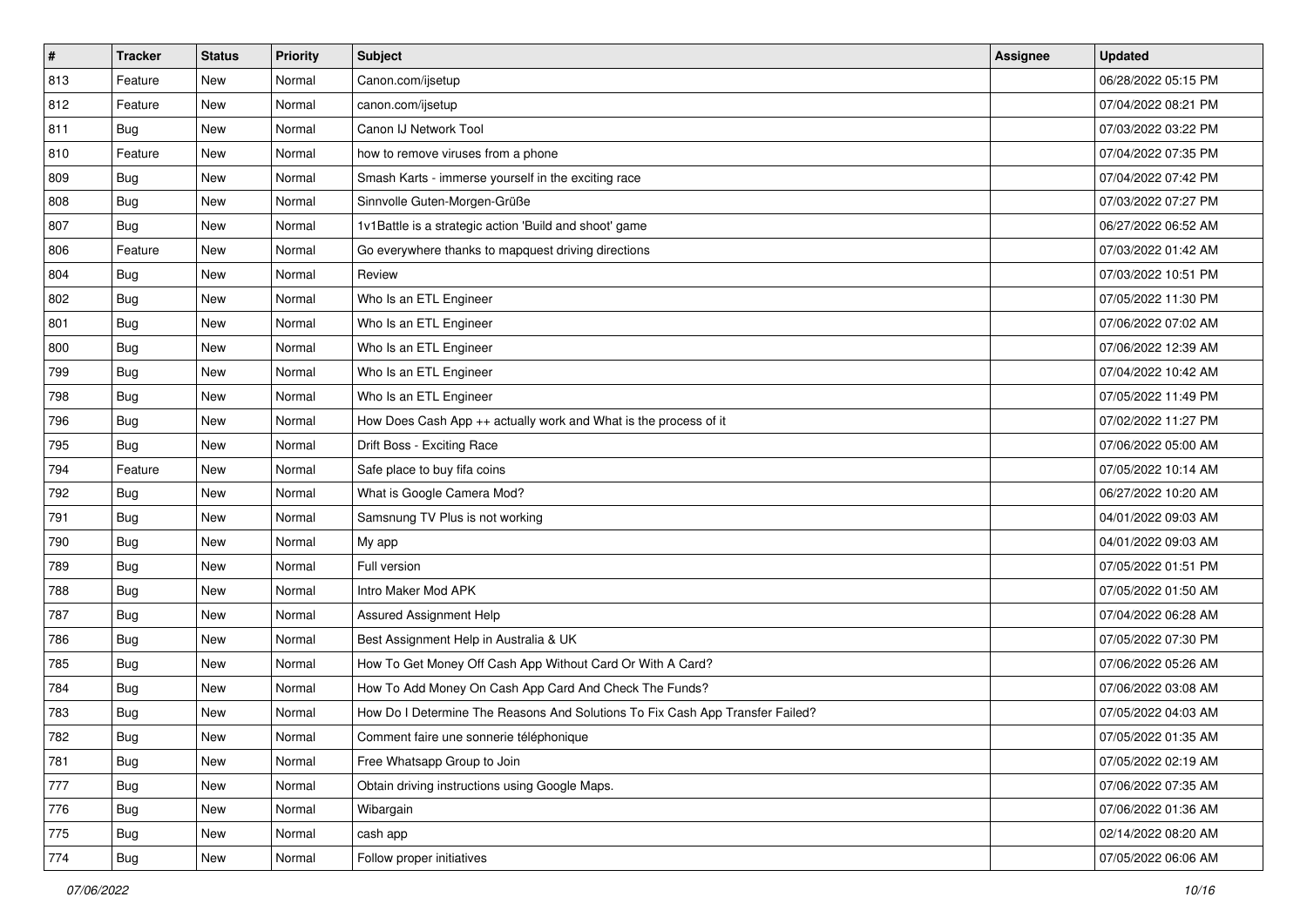| $\vert$ # | <b>Tracker</b> | <b>Status</b> | <b>Priority</b> | <b>Subject</b>                                                                                      | <b>Assignee</b> | <b>Updated</b>      |
|-----------|----------------|---------------|-----------------|-----------------------------------------------------------------------------------------------------|-----------------|---------------------|
| 773       | <b>Bug</b>     | New           | Normal          | Spades - Play online free                                                                           |                 | 07/06/2022 12:39 AM |
| 772       | <b>Bug</b>     | New           | Normal          | united airlines baggage policy                                                                      |                 | 07/04/2022 12:27 AM |
| 771       | <b>Bug</b>     | New           | Normal          | united airlines baggage policy                                                                      |                 | 07/05/2022 09:19 AM |
| 770       | Bug            | New           | Normal          | Canon IJ Network Tool                                                                               |                 | 07/06/2022 12:15 PM |
| 769       | Bug            | New           | Normal          | check my cash app                                                                                   |                 | 07/06/2022 01:35 PM |
| 768       | Bug            | New           | Normal          | Where can you buy best jackets online?                                                              |                 | 07/04/2022 04:44 PM |
| 767       | <b>Bug</b>     | New           | Normal          | apkmod                                                                                              |                 | 07/05/2022 11:57 AM |
| 766       | <b>Bug</b>     | New           | Normal          | Pobreflix Mod APK Review                                                                            |                 | 07/04/2022 09:29 PM |
| 765       | Bug            | New           | Normal          | Follow proper initiatives to check my cash app                                                      |                 | 07/04/2022 07:06 PM |
| 764       | Bug            | New           | Normal          | What is available to see what I can watch HBO Max?                                                  |                 | 07/04/2022 12:11 PM |
| 762       | <b>Bug</b>     | New           | Normal          | How To Add Money To A Cash App Card If Struggling With Low Amount?                                  |                 | 06/29/2022 10:53 AM |
| 760       | Bug            | New           | Normal          | apkmod                                                                                              |                 | 06/27/2022 04:13 PM |
| 758       | <b>Bug</b>     | New           | Normal          | How Do I Study Consistently For Hours?                                                              |                 | 06/27/2022 12:49 AM |
| 757       | <b>Bug</b>     | New           | Normal          | Why Is Issue of Car Maintenance so Famous for the Consumers?                                        |                 | 04/01/2022 09:01 AM |
| 756       | Feature        | New           | Normal          | Your one-stop destination for the thesis writing service                                            |                 | 06/27/2022 05:46 PM |
| 754       | <b>Bug</b>     | New           | Normal          | Cómo descargar tonos gratis de teléfono celular                                                     |                 | 07/05/2022 11:29 PM |
| 753       | <b>Bug</b>     | New           | Normal          | onlineessaygrader                                                                                   |                 | 06/28/2022 05:55 AM |
| 752       | Bug            | New           | Normal          | Plagerism checker                                                                                   |                 | 06/26/2022 06:33 PM |
| 750       | Bug            | New           | Normal          | Create a Report Template                                                                            |                 | 07/04/2022 04:40 PM |
| 749       | Bug            | New           | Normal          | The Best Bubble Shooter Game for Android                                                            |                 | 07/06/2022 11:51 AM |
| 748       | Bug            | New           | Normal          | Il y a quelques façons d'obtenir des sonneries gratuites pour votre iPhone                          |                 | 06/26/2022 11:24 PM |
| 747       | <b>Bug</b>     | New           | Normal          | How to Install Tyflex Plus on Your Android Device                                                   |                 | 07/03/2022 07:14 PM |
| 744       | <b>Bug</b>     | New           | Normal          | <b>Pixel Survive</b>                                                                                |                 | 06/28/2022 05:13 AM |
| 743       | <b>Bug</b>     | New           | Normal          | They promote 'pixel art' contests and a 'game jam' related to the work and figure of Carlos Casares |                 | 06/28/2022 12:04 PM |
| 742       | Bug            | New           | Normal          | How Long Does Cash App Support Take To Respond For A Better Support?                                |                 | 07/04/2022 11:48 PM |
| 741       | Bug            | New           | Normal          | <b>Blockchain Technology Solutions</b>                                                              |                 | 07/05/2022 07:25 AM |
| 740       | Feature        | New           | Normal          | Online Thesis Help USA                                                                              |                 | 07/05/2022 11:29 PM |
| 739       | <b>Bug</b>     | New           | Normal          | law dissertation help                                                                               |                 | 06/27/2022 06:12 PM |
| 738       | Bug            | New           | Normal          | How Much Amount Do I Get Using The Referral Code For Cash App?                                      |                 | 06/27/2022 03:58 PM |
| 737       | <b>Bug</b>     | New           | Normal          | How Do I Talk To A Live Person At Facebook If Anything Is Doubtful?                                 |                 | 06/27/2022 09:59 PM |
| 736       | <b>Bug</b>     | New           | Normal          | I Want to Edit in My Website (transfer-factor.net) Unfortunately, Unable to Edit It                 |                 | 06/24/2022 07:32 AM |
| 735       | <b>Bug</b>     | New           | Normal          | A quick fix of how to get money back from cash app stocks                                           |                 | 07/06/2022 03:00 PM |
| 734       | <b>Bug</b>     | New           | Normal          | DR. STRANGE: Multiverse of Scheduling Madness!                                                      |                 | 06/28/2022 07:07 AM |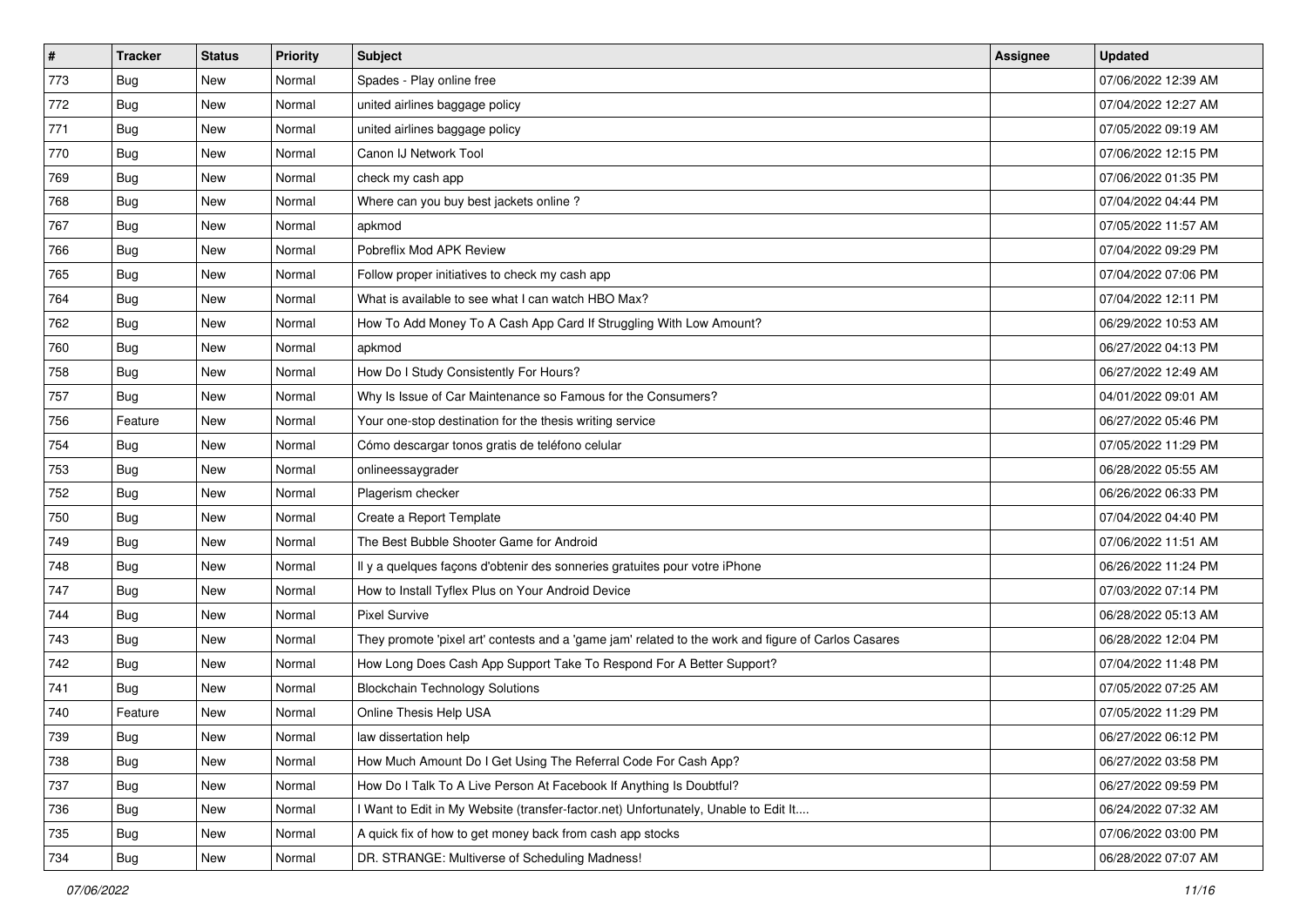| $\vert$ # | <b>Tracker</b> | <b>Status</b> | <b>Priority</b> | <b>Subject</b>                                                               | <b>Assignee</b> | <b>Updated</b>      |
|-----------|----------------|---------------|-----------------|------------------------------------------------------------------------------|-----------------|---------------------|
| 733       | <b>Bug</b>     | New           | Normal          | How does one go about getting a book deal?                                   |                 | 06/28/2022 06:35 PM |
| 732       | <b>Bug</b>     | New           | Normal          | Get rectifications steps about why cash app transfer failed                  |                 | 07/04/2022 12:38 PM |
| 731       | <b>Bug</b>     | New           | Normal          | Avail Of Cash App Customer Service If Unable To Down Cash App Mobile App?    |                 | 07/06/2022 04:50 AM |
| 730       | Bug            | New           | Normal          | Canon IJ Network Tool                                                        |                 | 07/05/2022 07:20 PM |
| 729       | Bug            | New           | Normal          | Canon IJ Network Tool                                                        |                 | 06/28/2022 01:10 PM |
| 728       | <b>Bug</b>     | New           | Normal          | Will Cash App refund money if scammed? Hitches With Optimum Ease             |                 | 07/05/2022 02:45 AM |
| 726       | <b>Bug</b>     | New           | Normal          | Mobile Application Development Services                                      |                 | 07/06/2022 06:41 AM |
| 725       | Feature        | New           | Normal          | What are memo writing services design                                        |                 | 07/04/2022 10:27 AM |
| 724       | <b>Bug</b>     | New           | Normal          | Dial Chime Customer support number for a quick response                      |                 | 07/05/2022 01:50 PM |
| 721       | Bug            | New           | Normal          | Cómo instalar un Mod Apk                                                     |                 | 07/05/2022 08:54 PM |
| 720       | <b>Bug</b>     | New           | Normal          | How does Cash App Phone Number provide a quick treatment?                    |                 | 07/04/2022 12:42 PM |
| 719       | Bug            | New           | Normal          | How Do I Send \$5000 Through Cash App Account With Ease?                     |                 | 07/06/2022 09:30 AM |
| 717       | <b>Bug</b>     | New           | Normal          | Disney Plus Apk - Watch Movies and TV Shows on Your Device                   |                 | 07/04/2022 05:53 PM |
| 716       | Bug            | New           | Normal          | La celebración de un BabyShower.                                             |                 | 07/05/2022 01:58 AM |
| 715       | <b>Bug</b>     | New           | Normal          | Puppy Playtime Descargar gratis                                              |                 | 07/05/2022 11:53 PM |
| 714       | <b>Bug</b>     | New           | Normal          | Cuevana 3 Premium - Enjoy Your Favorite Movies and TV Shows on Your Smart TV |                 | 07/06/2022 03:21 AM |
| 712       | <b>Bug</b>     | New           | Normal          | Tips and Tricks                                                              |                 | 07/04/2022 07:57 PM |
| 711       | <b>Bug</b>     | New           | Normal          | Human Fall Flat Apk Download                                                 |                 | 07/01/2022 01:14 AM |
| 710       | Bug            | New           | Normal          | Take Necessary Assistance If You Are Unable Activate Cash App Card           |                 | 07/04/2022 04:59 PM |
| 709       | <b>Bug</b>     | New           | Normal          | How To Load Cash App Card At Walmart Without Having To Face Any Hassle?      |                 | 07/05/2022 07:45 AM |
| 708       | <b>Bug</b>     | New           | Normal          | Efficient ways to proceed with the cash app dispute process?                 |                 | 07/06/2022 02:00 AM |
| 706       | <b>Bug</b>     | New           | Normal          | How Can You Cancel A Cash App Payment Without Any Prior Information?         |                 | 07/05/2022 03:46 AM |
| 705       | <b>Bug</b>     | New           | Normal          | wuxiaworld                                                                   |                 | 07/04/2022 10:20 AM |
| 704       | <b>Bug</b>     | New           | Normal          | Reach support team of Chime Customer Service for instant help                |                 | 07/05/2022 02:23 AM |
| 703       | Bug            | New           | Normal          | For real-time help, dial Facebook customer service number                    |                 | 07/05/2022 02:40 PM |
| 702       | Bug            | New           | Normal          | Avail Chime Customer Service to know How To Get Chime Bank Statement         |                 | 07/04/2022 05:58 AM |
| 701       | <b>Bug</b>     | New           | Normal          | Why Law Essay Helper UK is Necessary?                                        |                 | 07/06/2022 05:01 AM |
| 700       | I Bug          | New           | Normal          | Cómo descargar Poppy Playtime                                                |                 | 04/01/2022 09:30 AM |
| 699       | <b>Bug</b>     | New           | Normal          | Would you be able to utilize Cash App Twitch?                                |                 | 07/06/2022 03:00 PM |
| 698       | Feature        | New           | Normal          | Connect with cash app representative to ask about cash app flip scam         |                 | 07/05/2022 05:46 AM |
| 697       | <b>Bug</b>     | New           | Normal          | How to Descargar Pura TV For Android                                         |                 | 07/05/2022 03:29 PM |
| 696       | <b>Bug</b>     | New           | Normal          | How to Install the TuMangaOnline App                                         |                 | 07/05/2022 05:37 PM |
| 695       | <b>Bug</b>     | New           | Normal          | Refer Listas IPTV Apk                                                        |                 | 07/04/2022 02:19 AM |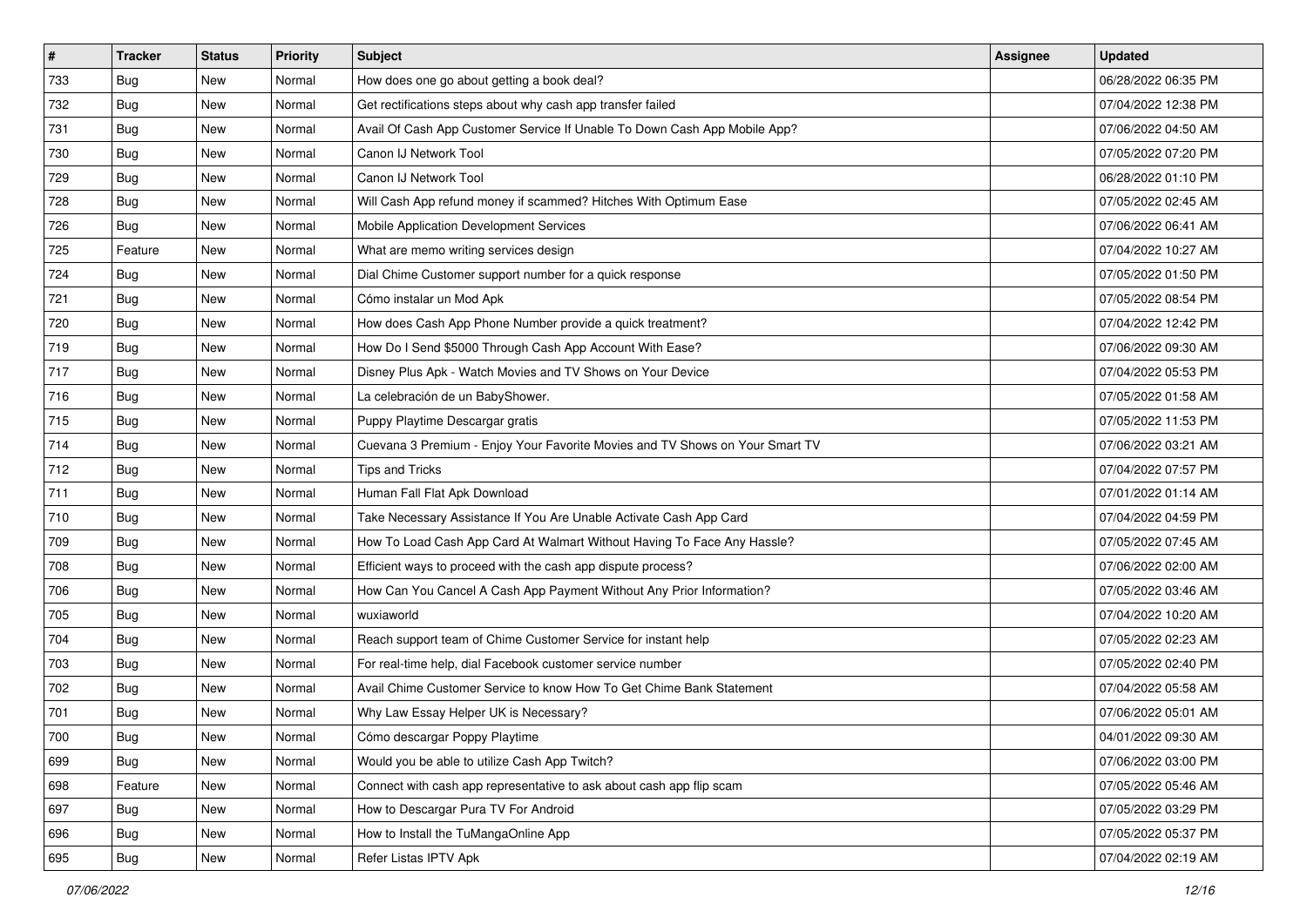| $\sharp$ | <b>Tracker</b> | <b>Status</b> | <b>Priority</b> | Subject                                                               | Assignee | <b>Updated</b>      |
|----------|----------------|---------------|-----------------|-----------------------------------------------------------------------|----------|---------------------|
| 693      | Feature        | New           | Normal          | How To Get My Money Back From The Cash App To Your Wallet?            |          | 07/04/2022 05:41 PM |
| 692      | Bug            | New           | Normal          | Esports 888b                                                          |          | 07/06/2022 03:20 AM |
| 691      | Bug            | New           | Normal          | tea garden dublin                                                     |          | 04/01/2022 09:31 AM |
| 690      | <b>Bug</b>     | New           | Normal          | campervan hire                                                        |          | 07/05/2022 02:00 PM |
| 689      | Bug            | New           | Normal          | How to use twitch.tv/activate?                                        |          | 07/04/2022 12:58 PM |
| 688      | <b>Bug</b>     | New           | Normal          | How to use twitch.tv/activate?                                        |          | 07/05/2022 04:19 AM |
| 687      | Bug            | New           | Normal          | How to use twitch.ty/activate?                                        |          | 07/04/2022 11:40 PM |
| 686      | Bug            | New           | Normal          | Welcome To The Most Demandable Mahipalpur Escorts Agency              |          | 07/05/2022 02:18 AM |
| 684      | Bug            | New           | Normal          | Difference between paper map and online map                           |          | 07/04/2022 05:03 AM |
| 683      | Feature        | New           | Normal          | Game creation                                                         |          | 07/04/2022 05:02 PM |
| 682      | <b>Bug</b>     | New           | Normal          | Does Facebook customer service live chat allow to speak with someone? |          | 07/05/2022 06:09 PM |
| 680      | Feature        | New           | Normal          | Word Jewels 2                                                         |          | 07/06/2022 01:06 AM |
| 679      | Bug            | New           | Normal          | Word Finder helps you to play word games better                       |          | 04/01/2022 09:34 AM |
| 678      | <b>Bug</b>     | New           | Normal          | How to be a winner in buidnow gg                                      |          | 07/06/2022 10:43 AM |
| 677      | <b>Bug</b>     | New           | Normal          | Logo Design Services Near Me                                          |          | 07/05/2022 12:15 AM |
| 676      | Bug            | New           | Normal          | Does Facebook customer service live chat allow to speak with someone? |          | 04/01/2022 09:39 AM |
| 675      | <b>Bug</b>     | New           | Normal          | What Are Smart Tactics To Fix Cash App Transfer Failed Hurdles?       |          | 06/27/2022 09:51 AM |
| 673      | Bug            | New           | Normal          | Learn the basics of pixel art - Clear grid                            |          | 07/06/2022 01:32 PM |
| 672      | <b>Bug</b>     | New           | Normal          | The easiest way to delete ringtones on iPhone                         |          | 07/04/2022 01:22 PM |
| 670      | Bug            | New           | Normal          | JTWhatsApp Apk - The New and Improved WhatsApp                        |          | 07/04/2022 03:20 PM |
| 669      | Feature        | New           | Normal          | Nursing Assignment Help                                               |          | 07/02/2022 05:58 PM |
| 668      | Bug            | New           | Normal          | Get to know Cash App Refund Process here                              |          | 07/05/2022 05:09 PM |
| 667      | Bug            | New           | Normal          | What Is a Ringtone?                                                   |          | 07/04/2022 09:55 AM |
| 666      | <b>Bug</b>     | New           | Normal          | 470+ pages à colorier de Noël                                         |          | 07/06/2022 01:35 PM |
| 665      | Feature        | New           | Normal          | Look for a dedicated help with finance assignment                     |          | 07/06/2022 12:35 PM |
| 664      | Bug            | New           | Normal          | Tea TV Apk Download - The Best Way to Watch Movies Offline            |          | 07/06/2022 09:58 AM |
| 662      | <b>Bug</b>     | New           | Normal          | Oreo TV Download - The Easiest Way to Watch Live TV                   |          | 07/05/2022 12:10 PM |
| 661      | <b>Bug</b>     | New           | Normal          | Turbo VPN MOD APK Download                                            |          | 07/05/2022 11:24 AM |
| 660      | Bug            | New           | Normal          | Anchovies Nutrition Facts And Health Benefits                         |          | 04/01/2022 09:40 AM |
| 659      | <b>Bug</b>     | New           | Normal          | Olive Oil Properties And Health Benefits                              |          | 07/04/2022 06:06 PM |
| 658      | Bug            | New           | Normal          | Watermelon Nutrition Facts And Health Benefits                        |          | 07/05/2022 12:28 PM |
| 657      | <b>Bug</b>     | New           | Normal          | Coconut Nutrition Facts And Health Benefits                           |          | 07/04/2022 11:24 AM |
| 656      | <b>Bug</b>     | New           | Normal          | Kiwi Nutrition Facts And Health Benefits                              |          | 07/05/2022 04:52 AM |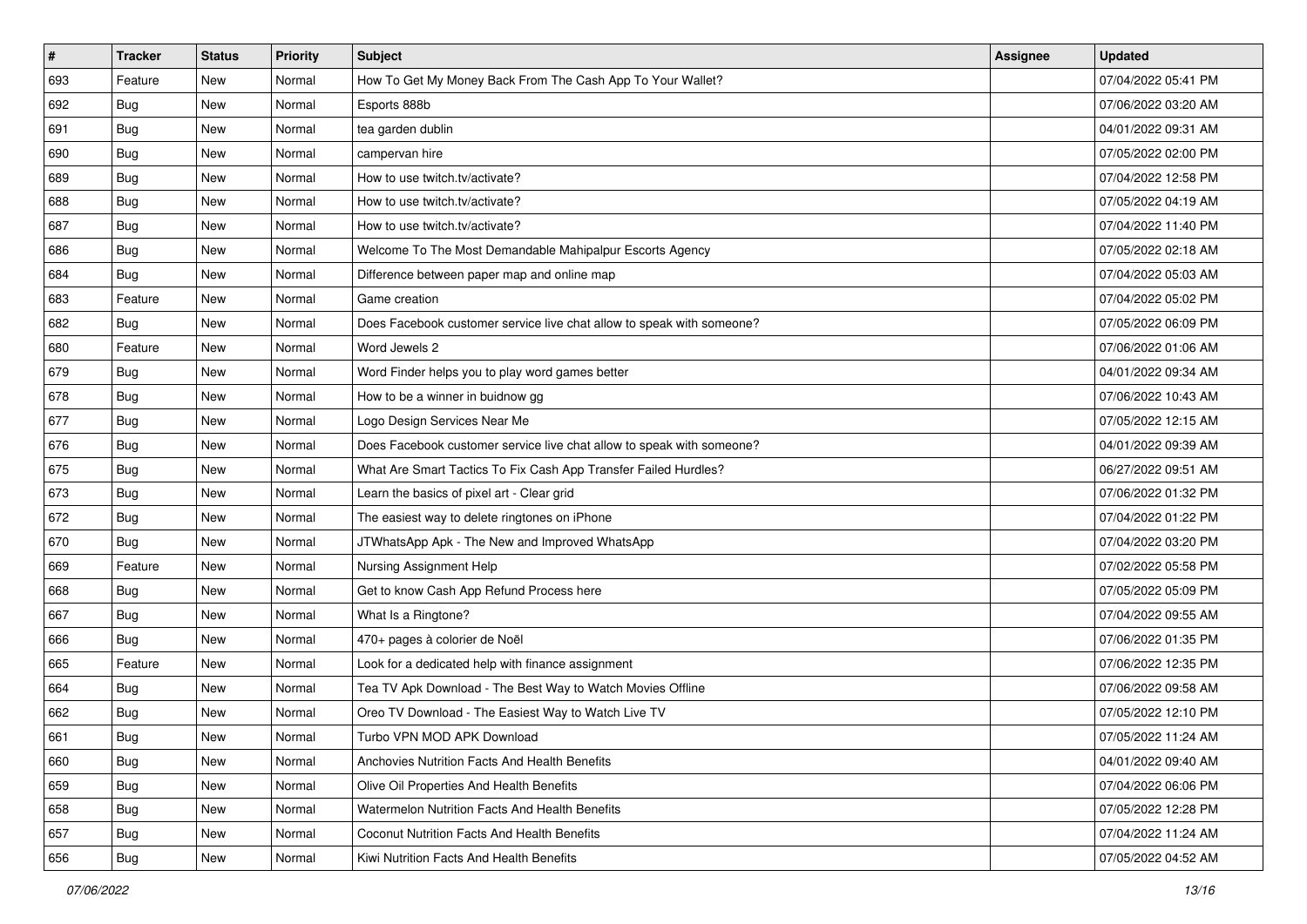| $\sharp$ | <b>Tracker</b> | <b>Status</b> | <b>Priority</b> | <b>Subject</b>                                                                   | <b>Assignee</b> | <b>Updated</b>      |
|----------|----------------|---------------|-----------------|----------------------------------------------------------------------------------|-----------------|---------------------|
| 655      | <b>Bug</b>     | New           | Normal          | <b>Eggplant Health Benefits</b>                                                  |                 | 07/05/2022 10:20 PM |
| 654      | Feature        | New           | Normal          | <b>Peach Health Benefits</b>                                                     |                 | 07/06/2022 01:22 AM |
| 653      | Bug            | New           | Normal          | Jujube (Jinjoles): Properties And Health Benefits                                |                 | 07/02/2022 08:17 PM |
| 652      | Bug            | New           | Normal          | <b>Sesame Health Benefits</b>                                                    |                 | 07/03/2022 12:28 PM |
| 651      | Bug            | New           | Normal          | Salmon Health Benefits                                                           |                 | 07/05/2022 12:09 PM |
| 650      | <b>Bug</b>     | New           | Normal          | <b>Cherries Health Benefits</b>                                                  |                 | 07/05/2022 11:57 PM |
| 649      | Feature        | New           | Normal          | Pear Health Benefits                                                             |                 | 07/05/2022 11:03 AM |
| 648      | Feature        | New           | Normal          | <b>Plum Health Benefits</b>                                                      |                 | 07/02/2022 01:06 PM |
| 647      | Feature        | New           | Normal          | <b>Cranberry Health Benefits</b>                                                 |                 | 07/05/2022 02:29 PM |
| 646      | Feature        | New           | Normal          | Collaborative Research Group                                                     |                 | 06/29/2022 09:46 AM |
| 645      | <b>Bug</b>     | New           | Normal          | thong tin chinh xac nhat hom nay                                                 |                 | 07/05/2022 06:06 AM |
| 644      | Bug            | New           | Normal          | <b>TeaTV App Review</b>                                                          |                 | 07/06/2022 03:32 AM |
| 643      | Bug            | New           | Normal          | Oreo TV Apk Download                                                             |                 | 07/06/2022 09:43 AM |
| 642      | Bug            | New           | Normal          | thong tin thoi tiet ngay hom nay                                                 |                 | 07/04/2022 12:09 AM |
| 641      | Bug            | New           | Normal          | Get Best Economics Dissertation Writing Service                                  |                 | 06/25/2022 10:04 AM |
| 640      | Bug            | New           | Normal          | play game with me                                                                |                 | 07/03/2022 03:41 PM |
| 639      | Bug            | New           | Normal          | thong tin chinh xac                                                              |                 | 07/04/2022 03:54 AM |
| 638      | Bug            | New           | Normal          | Run 3 game                                                                       |                 | 07/04/2022 09:49 PM |
| 637      | Feature        | New           | Normal          | Why do the Outlook rules not work in my account?                                 |                 | 07/02/2022 06:55 AM |
| 636      | Bug            | New           | Normal          | What is the most popular furniture color?                                        |                 | 07/04/2022 08:31 PM |
| 635      | Bug            | New           | Normal          | Buy Steroids Online with OurMedicnes.com   Best Quality Steroids                 |                 | 07/05/2022 09:51 PM |
| 634      | Bug            | New           | Normal          | Buy Vidalista Tablets (Tadalafil) at [\$25 OFF + Free Shipping] Vidalistatablets |                 | 07/04/2022 02:31 AM |
| 633      | Bug            | New           | Normal          | How i can i solve my issue                                                       |                 | 04/01/2022 09:38 AM |
| 632      | <b>Bug</b>     | New           | Normal          | CheapestMedsShop   100% Safe Medicines Online in UK & AUS.                       |                 | 07/06/2022 03:10 AM |
| 631      | Bug            | New           | Normal          | How Can I Load Cash App Card at Walmart straight away?                           |                 | 07/05/2022 04:34 AM |
| 630      | Bug            | New           | Normal          | How Can I Load Cash App Card at Walmart straight away?                           |                 | 06/26/2022 12:04 AM |
| 629      | <b>Bug</b>     | New           | Normal          | How Can I Load Cash App Card at Walmart straight away?                           |                 | 07/03/2022 11:06 PM |
| 628      | I Bug          | New           | Normal          | CV reviewing services!                                                           |                 | 07/04/2022 11:33 PM |
| 627      | <b>Bug</b>     | New           | Normal          | <b>HELO</b>                                                                      |                 | 07/04/2022 04:25 AM |
| 625      | <b>Bug</b>     | New           | Normal          | The best free online driving directions tool                                     |                 | 04/01/2022 09:28 AM |
| 624      | <b>Bug</b>     | New           | Normal          | Use go with the Driving Directions for your go                                   |                 | 07/03/2022 10:13 AM |
| 623      | Bug            | New           | Normal          | Listen to online radio stations for mobile phones                                |                 | 07/03/2022 09:22 PM |
| 622      | <b>Bug</b>     | New           | Normal          | CheapestMedsShop   100% Safe Medicines Online in UK & AUS.                       |                 | 07/06/2022 10:21 AM |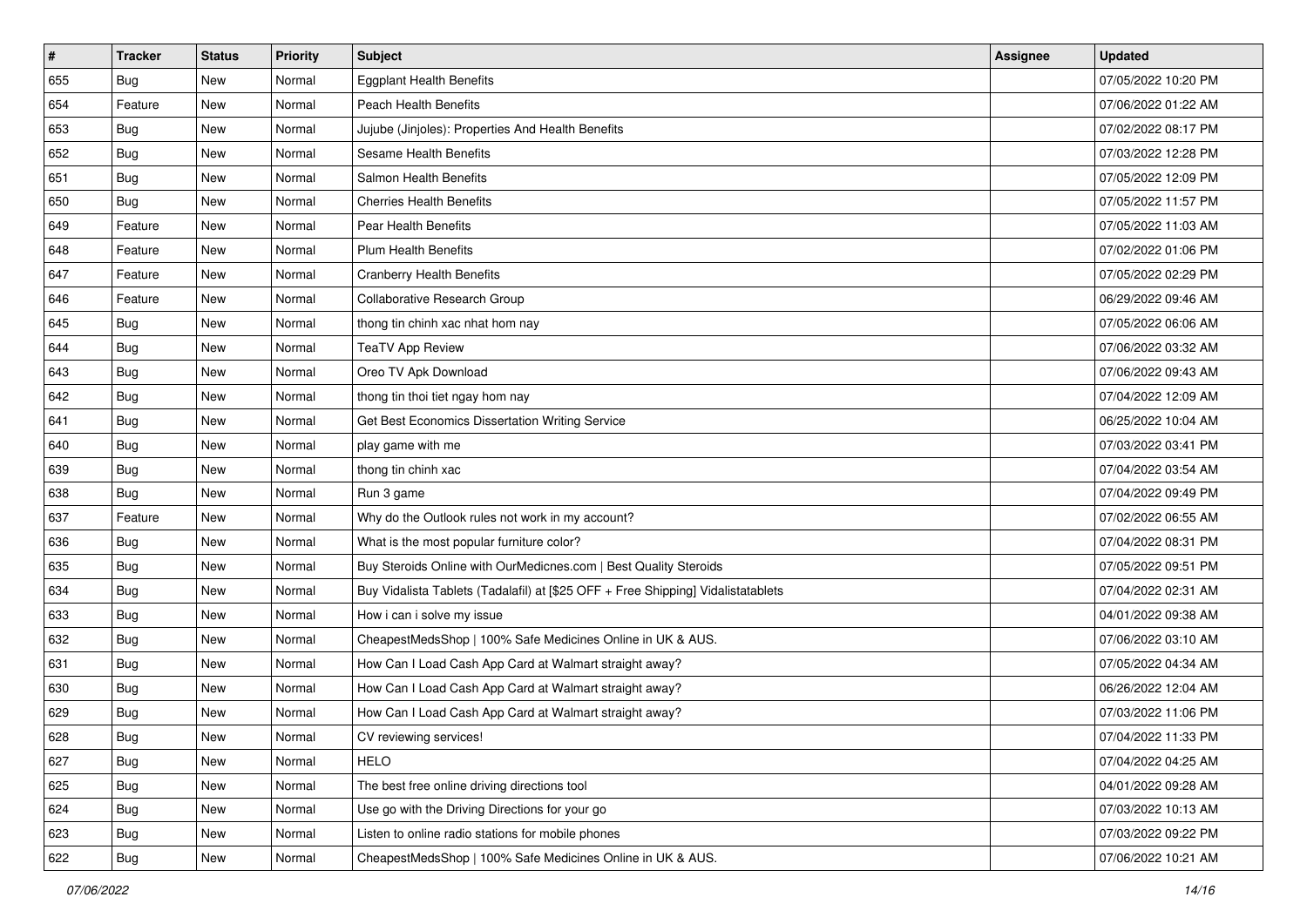| $\vert$ # | <b>Tracker</b> | <b>Status</b> | <b>Priority</b> | <b>Subject</b>                                                                                                                                                                                                                                                        | <b>Assignee</b> | <b>Updated</b>      |
|-----------|----------------|---------------|-----------------|-----------------------------------------------------------------------------------------------------------------------------------------------------------------------------------------------------------------------------------------------------------------------|-----------------|---------------------|
| 621       | <b>Bug</b>     | New           | Normal          | Buy All Modafinil & Armodafinil Tablets @Buy Modafinil US                                                                                                                                                                                                             |                 | 07/06/2022 12:06 PM |
| 620       | Bug            | New           | Normal          | Viagra Meds: Fastest & Quick Delivery On Your Doorstep - USA                                                                                                                                                                                                          |                 | 07/05/2022 01:45 AM |
| 619       | Bug            | New           | Normal          | Online Trusted Medicine Store in US for Health - Genericmedsupply                                                                                                                                                                                                     |                 | 07/05/2022 05:11 AM |
| 618       | <b>Bug</b>     | <b>New</b>    | Normal          | Buy Steroids Online with OurMedicnes.com   Best Quality Steroids                                                                                                                                                                                                      |                 | 07/04/2022 12:08 PM |
| 617       | Bug            | New           | Normal          | Buy Vidalista Tablets (Tadalafil) at [\$25 OFF + Free Shipping] Vidalistatablets                                                                                                                                                                                      |                 | 07/06/2022 04:44 AM |
| 616       | Bug            | New           | Normal          | Buy Anavar Tablets   Anavar For Sale in USA, UK & Australia                                                                                                                                                                                                           |                 | 07/03/2022 10:14 PM |
| 615       | <b>Bug</b>     | New           | Normal          | CheapestMedsShop   100% Safe Medicines Online in USA UK & AUS.                                                                                                                                                                                                        |                 | 07/05/2022 09:58 AM |
| 614       | <b>Bug</b>     | New           | Normal          | Como baixar o MOD APK no celular                                                                                                                                                                                                                                      |                 | 07/05/2022 04:08 AM |
| 613       | <b>Bug</b>     | New           | Normal          | Buy Aspadol 100mg Tab Online in US, UK, AU   Erospharmacy                                                                                                                                                                                                             |                 | 07/05/2022 07:31 AM |
| 612       | <b>Bug</b>     | New           | Normal          | Luxury Slingshot Rental                                                                                                                                                                                                                                               |                 | 07/04/2022 12:31 AM |
| 611       | Feature        | New           | Normal          | Buy All Modafinil & Armodafinil Tablets @Buy Modafinil US                                                                                                                                                                                                             |                 | 07/04/2022 03:51 PM |
| 610       | Feature        | New           | Normal          | CheapestMedsShop 100% Safe Medicines Online in USA UK & AUS.                                                                                                                                                                                                          |                 | 07/04/2022 06:12 PM |
| 608       | Feature        | New           | Normal          | How To Do Hotmail Password Reset Without Phone Number?                                                                                                                                                                                                                |                 | 06/28/2022 07:39 AM |
| 607       | <b>Bug</b>     | New           | Normal          | Vex 5                                                                                                                                                                                                                                                                 |                 | 06/27/2022 11:24 PM |
| 605       | Feature        | <b>New</b>    | Normal          | What will the future of logo design be like?                                                                                                                                                                                                                          |                 | 07/04/2022 04:20 AM |
| 604       | <b>Bug</b>     | New           | Normal          | <b>Idle Game Online</b>                                                                                                                                                                                                                                               |                 | 07/03/2022 01:49 PM |
| 603       | <b>Bug</b>     | New           | Normal          | Premiere gratuito da lista de IPTV                                                                                                                                                                                                                                    |                 | 07/04/2022 01:09 AM |
| 600       | Bug            | New           | Normal          | Play Store Pro                                                                                                                                                                                                                                                        |                 | 07/05/2022 09:29 PM |
| 599       | <b>Bug</b>     | New           | Normal          | Do you know how to delete cash app account from your computer?                                                                                                                                                                                                        |                 | 07/04/2022 09:12 AM |
| 598       | <b>Bug</b>     | New           | Normal          | Universo s / f Download                                                                                                                                                                                                                                               |                 | 07/05/2022 04:13 AM |
| 597       | <b>Bug</b>     | New           | Normal          | Universo s / f Download                                                                                                                                                                                                                                               |                 | 07/06/2022 09:28 AM |
| 596       | <b>Bug</b>     | New           | Normal          | Kids Games                                                                                                                                                                                                                                                            |                 | 06/27/2022 04:08 AM |
| 595       | Bug            | New           | Normal          | RFM Online - une révolution dans la gestion de l'identité numérique                                                                                                                                                                                                   |                 | 07/04/2022 08:30 AM |
| 594       | Feature        | New           | Normal          | How does research proposal help online make it easy for me?                                                                                                                                                                                                           |                 | 07/05/2022 12:20 PM |
| 593       | <b>Bug</b>     | New           | Normal          | Eiffel Spark Ultimate C2 SN series is a fully synthetic range of advanced performance engine oils blended in high<br>performance fully synthetic (PAO - polyalphaolefin) basestocks fortified with advanced technology additive<br>system, specifically formulated to |                 | 07/05/2022 01:19 AM |
| 592       | <b>Bug</b>     | New           | Normal          | Deezer Premium APK - Baixe músicas de qualquer lugar do mundo de graça                                                                                                                                                                                                |                 | 07/04/2022 10:43 AM |
| 591       | Bug            | New           | Normal          | How To Find Facebook Modifications For Your Spotify Premium Apk?                                                                                                                                                                                                      |                 | 07/05/2022 03:13 PM |
| 590       | Bug            | New           | Normal          | Follow proper initiatives to check my cash app card balance:                                                                                                                                                                                                          |                 | 07/03/2022 11:23 PM |
| 589       | <b>Bug</b>     | New           | Normal          | How can I get the cash app phone number of customer support?                                                                                                                                                                                                          |                 | 06/30/2022 12:20 AM |
| 588       | <b>Bug</b>     | New           | Normal          | YouTube Vanced Apk Manager App - Como instalá-lo                                                                                                                                                                                                                      |                 | 06/28/2022 10:56 PM |
| 587       | Bug            | New           | Normal          | Why Picsart Pro Offers Great Features                                                                                                                                                                                                                                 |                 | 07/05/2022 02:12 AM |
| 586       | <b>Bug</b>     | New           | Normal          | Best Modifications For Your Mobile Phone                                                                                                                                                                                                                              |                 | 07/05/2022 04:56 PM |